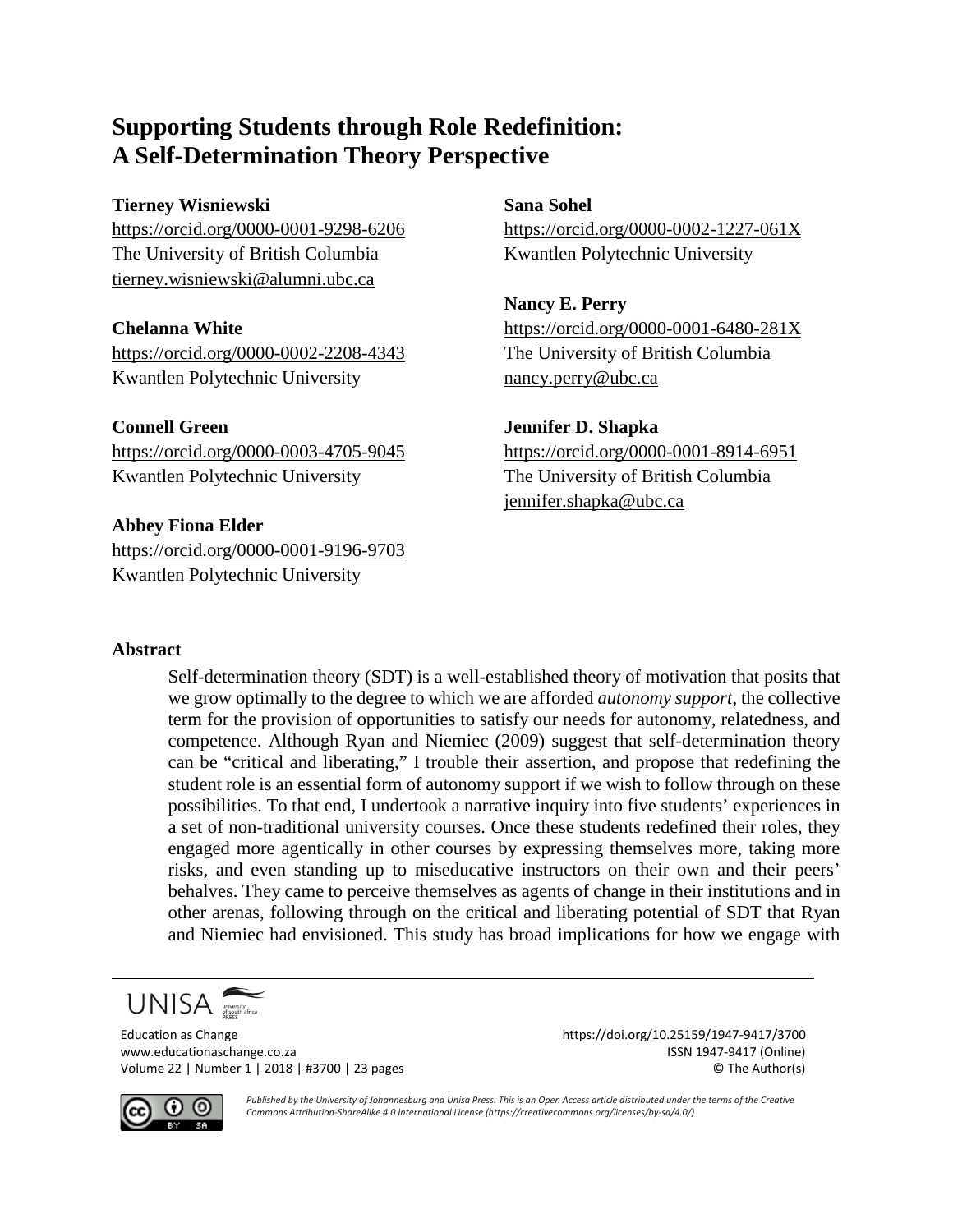students and structure our institutions, as well as how we conduct SDT research, if we wish to capitalise on this potential.

**Keywords:** self-determination theory; autonomy support; radical collegiality; transformative learning; student roles; agentic engagement; defiance; critical pedagogy

## **Introduction**

Originally developed by Edward L. Deci and Richard M. Ryan some 40 years ago, selfdetermination theory (SDT) is an empirically based, cumulatively built macro-theory of motivation, emotion, and personality (Vansteenkiste, Niemiec, and Soenens 2010). According to SDT, we are anything but passive agents who are pushed and pulled by environmental stimuli; rather, we are active agents who choose what to do with the opportunities that external stimuli present to satisfy our needs (Deci and Ryan 1985; 2000; Ryan and Niemiec 2009). The contexts we are embedded in foster or thwart this propensity towards growth and motivation to the degree that they provide opportunities to satisfy our basic psychological needs for autonomy, relatedness, and competence (Deci and Ryan 2000). The need for autonomy is the need to feel one's actions emanate from one's own self; the need for relatedness is the need to care for and feel cared for by others; and the need for competence is the need to feel that one is effective in the world. The provision of opportunities to meet psychological needs is collectively referred to as autonomy support, and the opposite of autonomy support is referred to as control. In general, autonomysupportive instruction is characterised as a move away from educators "[being] controllers, monitors, and trainers to being facilitators, guides, and supporters of development" (Ryan and Niemiec 2009, 270).

In this article, Ryan and Niemiec's main argument is that an empirically derived theory such as SDT can be "critical and liberating." As Henry Giroux states, "critical pedagogy … is … about encouraging students to take risks, act on their sense of social responsibility, and engage the world as an object of both critical analysis and hopeful transformation" (2011, 14). Cook-Sather adds that critical pedagogy has a commitment to "redistribute power not only within the classroom, between teacher and students, but also in society at large" (2006, 365). However, SDT has not yet framed itself in such daring ways. Ryan and Niemiec take care to redefine the role of the teacher, "away from viewing [them] as controllers, monitors, and trainers to being facilitators, guides, and supporters of development" (2009, 270), but do not concomitantly redefine the roles of students.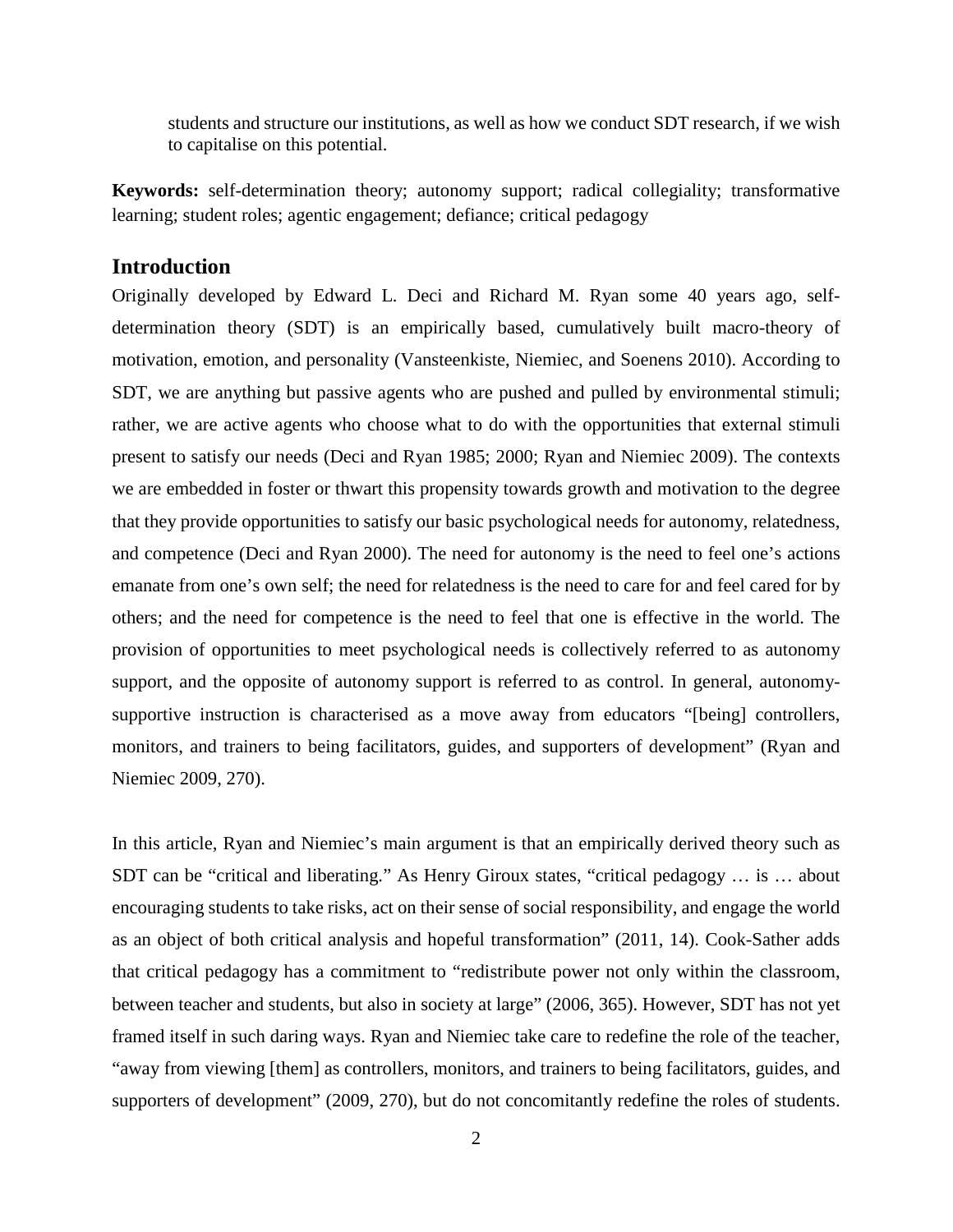In suggesting that schools and educators "can become liberators," they situate students as passive objects of liberation, and not agents in their own right. But Freire himself argued that a liberatory pedagogy had to be "forged *with*, not for," those it intends to liberate (1972, 33).

Reeve and Tseng's (2011) proposal of the addition of agentic engagement to our definition of student engagement introduces the possibility in SDT that students themselves can be agents of their own liberation. Engagement, which is the publicly observable manifestation of private, unobservable motivational processes, had previously been conceptualised as consisting of three different aspects: behavioural, emotional, and cognitive engagement (Reeve 2012). Behavioural engagement is indicated by such observable behaviours as on-task attention, effort, and persistence. Emotional engagement is indicated by expressions of "task-facilitating" emotions such as interest and enthusiasm, and the absence of "task-withdrawing" emotions such as frustration and anxiety. Cognitive engagement is indicated by the use, for example, of sophisticated learning strategies and self-regulatory strategies such as planning. However, as Bandura (2006) notes, agency is not only exercised individually, but also by proxy—through influencing others who may act on our behalves—and collectively. Therefore, Reeve defines agentic engagement as "the process in which students proactively try to create, enhance, and personalize the conditions and circumstances under which they learn" (2012, 161).

Although Ryan and Niemiec (2009) argue that SDT acknowledges the importance of giving voice, a review indicates that student voices are still all but absent in the empirically derived selfdetermination literature. Research on agentic engagement repeatedly characterises agentic engagement as "constructive" contribution to and engagement in classroom instruction (see e.g. Reeve and Tseng 2011). However, from a social constructionist perspective, researchers' and instructors' ability to define what constitutes a "constructive" contribution grants them power and serves to marginalise alternate ways students might choose to express their agency (Burr 2015).

In his 1999 article introducing the concept of *radical collegiality*, Fielding speaks of "plac[ing] students firmly within the collegium, not merely as objects of teachers' professional gaze, but as agents in the process of transformative learning" (22). This is SDT's agentic engagement taken to its logical end, encompassing the full dialectic of not only students learning from and being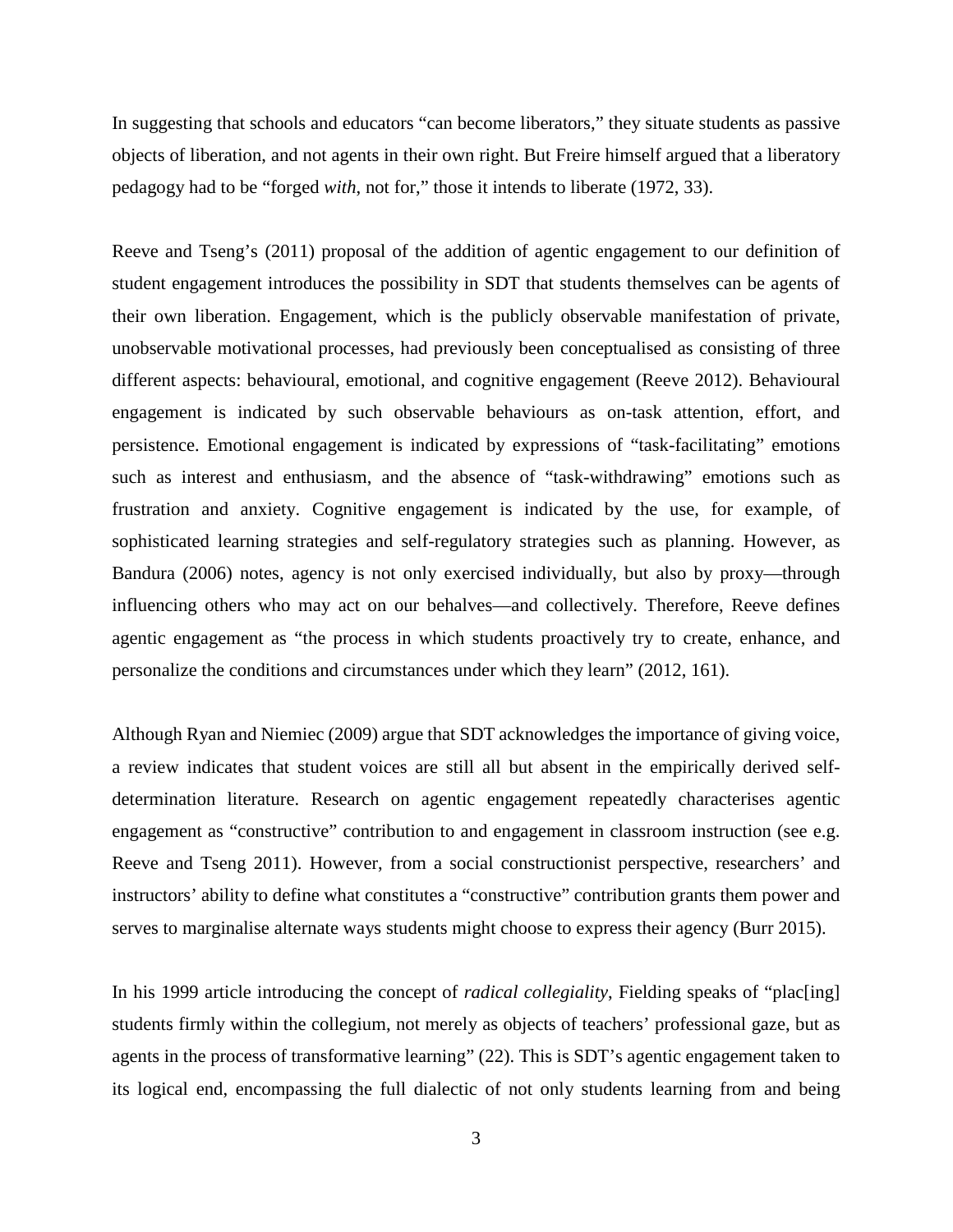influenced by their teachers, but teachers learning from and being influenced by their students and students learning from and being influenced by other students. If we marry the role of teacher as facilitator that Ryan and Niemiec (2009) suggest with, for example, the role of "students as radical agents of change" that Fielding's 2001 article of the same name suggests, we now have a more complete picture of what a truly autonomy-supportive and liberating education might look like.

## **The Current Study**

This paper attempts to follow through on the critical and liberatory potentials that Ryan and Niemiec suggest are embedded in SDT by asserting that redefining the role of students in tandem with redefining the role of educators is key to this process of liberating with and not for, and thus a powerful form of autonomy support. To this end, I examine the experiences of role redefinition of students in a set of non-traditional courses at one institution of higher education.

The context of the study was a set of six expressive arts courses called Interdisciplinary Expressive Arts (IDEA) that had been offered by Kwantlen Polytechnic University in the Lower Mainland of British Columbia, Canada. These courses were electives open to students in any discipline. They used the expressive arts (visual arts, writing, music, drama, and dance and other movement practices), contemplative practices such as meditation and t'ai ch'i, and nature and travel activities as jumping off points for discussion and development of self-awareness, creativity, leadership, and other personal growth. I (the first author) knew about these courses because I had taken a number of them myself, and my research questions were prompted by my own experiences.

The purpose of this narrative study was to explore the lived experiences of long-term students in IDEA, focusing on the processes by which they were encouraged to redefine their role as students. Thus, the central research question I considered in this study is: What are IDEA students' lived experiences of role redefinition in the context of their IDEA courses?

Because I wished to propose role redefinition as a form of autonomy support, and because I wished to explore how agentic engagement plays out when students have redefined their roles, I also focused on the following subquestions: 1) Does role redefinition emerge as part of students' experiences of transformation? 2) How did IDEA instructors and peers foster this process of role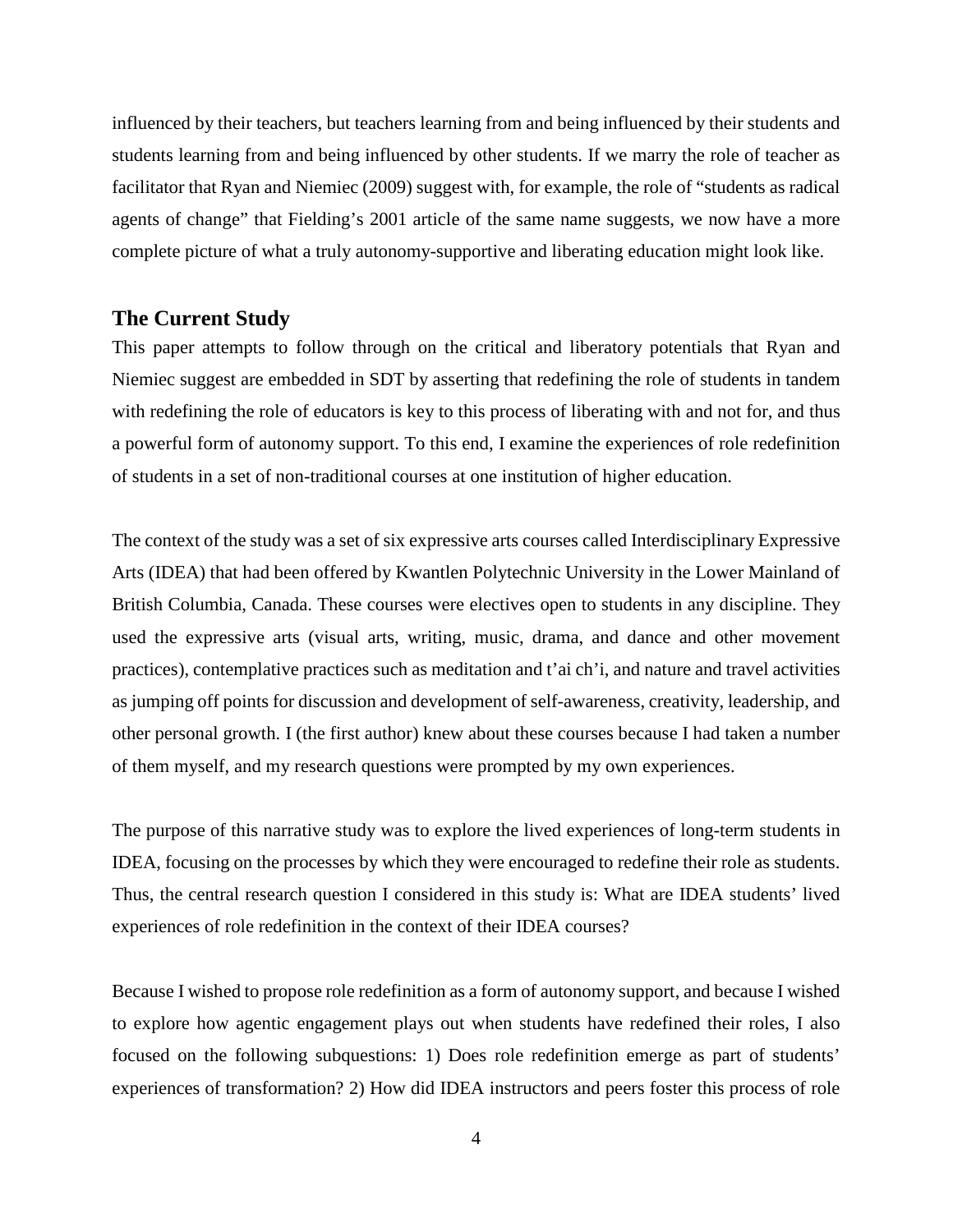redefinition? 3) What impact has this role redefinition had on how they engage with their educations? 4) What impact has this role redefinition had on how others in their educational contexts engage with them?

Employing narrative inquiry as my methodology permitted me to capture the temporal element of transformation—the before, during, and after. It was also a particularly appropriate methodology with which to examine SDT because both my methodology and theoretical framework acknowledge the ongoing influence of context.

### **Methodology**

"The qualitative researcher," writes Stake, "emphasizes episodes of nuance, the sequentiality of happenings in context, the wholeness of the individual" (1995, xii). So, while SDT posits a common human nature that Ryan and Niemiec (2009) argue is a basis for the use of quantitative methods that produce generalisable results, they also acknowledge an alliance with qualitative researchers in their acknowledgement of learning as situational and meaning as constructed. According to SDT, there is not a direct correspondence between teachers' behaviours and students' motivation; the relationship is mediated by how teachers' behaviours are perceived and interpreted by students, as well as students' own histories, motivational orientations, and internal regulatory processes. Thus, qualitative research's interest in "understanding … interpretations … at a particular point in time and in a particular context" (Merriam 2002, 4) was germane to our aims. Further, as Perry, Brenner, Collie, and Hofer (2015) discuss, the survey self-report methods widely used in SDT research limit participants' responses to researcher-defined constructs. And by potentially denying participants the ability to choose responses they fully endorse, such research methods deny participants autonomy and voice for the sake of expedience.

Narrative inquiry was a particularly appropriate methodology with which to examine SDT because both the methodology and theoretical framework of this study acknowledge the ongoing influence of context. Although the study focused more narrowly on autonomy support, agentic engagement, and role redefinition, SDT acknowledges that the degree to which our needs are met over time determines our *causality orientations*, the relatively stable individual motivational profiles that develop over time, through our interactions in different social contexts (Deci and Ryan 1985; Ryan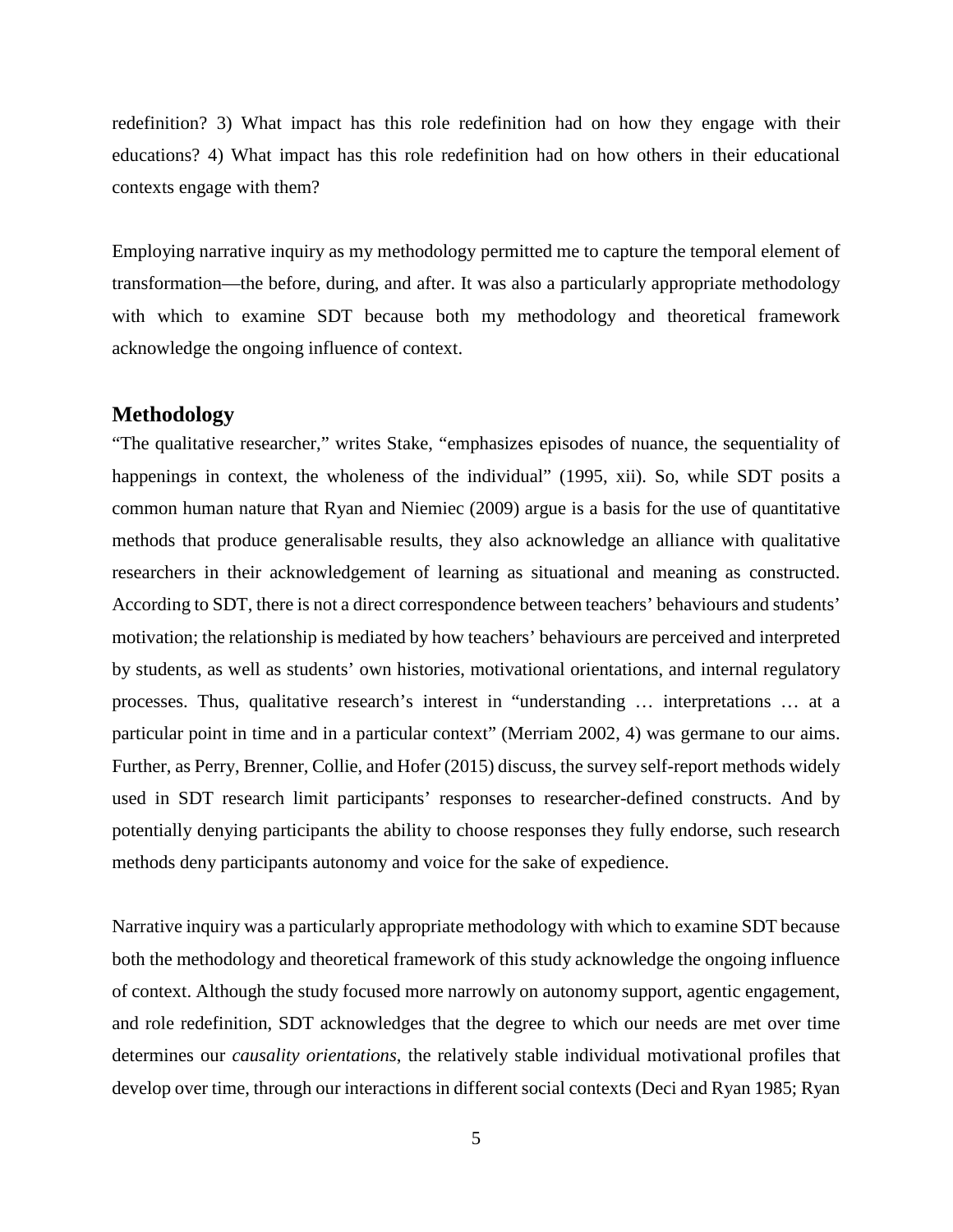and Deci 2002; Vansteenkiste, Niemiec, and Soenens 2010). Echoing Clandinin and Connelly's assertions about behaviours as narrative expressions (2000, 25), we might also say that engagement is the expression of individual stories within a particular context at a particular time. And as Fraser (2004) discusses, narrative interviewing may uncover hidden ideas that challenge "official accounts and established theories"; this is precisely the reason I employed narrative inquiry in this study.

Participants in this study were five individuals—four women and one man—who had taken multiple IDEA courses, and who identified as having transformed *as students* as a result of their involvement in IDEA. I wished to consider a different way of engaging in research that more explicitly honours students' voices as well as their competencies, by framing those whose narratives I solicited not simply as data sources, but more radically, as colleagues and collaborators, an approach consistent with much of the research conducted in a students-aspartners paradigm (Fielding 2001). Implicit in my reframing of participants as colleagues and collaborators was the possibility of participants as co-authors, which necessitated a wider range of confidentiality options such as those suggested by Kaiser in her 2009 article on protecting respondent confidentiality. As Giordano, O'Reilly, Taylor, and Dogra (2007) point out, making assumptions about participants' anonymity and confidentiality denies them autonomy and voice, two outcomes that are distinctly contradictory to the aims of this study. Participants Abbey, Chelanna, Connell, and Sana chose to use their real names and be included as co-authors. "Maya" opted to use a pseudonym. The voices that are represented here are just five of the voices that could have represented IDEA; to include some was to necessarily exclude others.

I used interviews as my primary source of data, although I welcomed participants to provide other materials such as written course reflections, as well as any further thoughts that they deemed pertinent to the study. None chose to contribute additional materials; the additional data consisted solely of feedback they offered through our e-mail conversations. After conducting semistructured interviews with participants, I edited the interviews into narrative form, putting them into chronological order as much as possible but not substantially altering participants' words, and asked them to review and approve these co-constructed narratives for fidelity.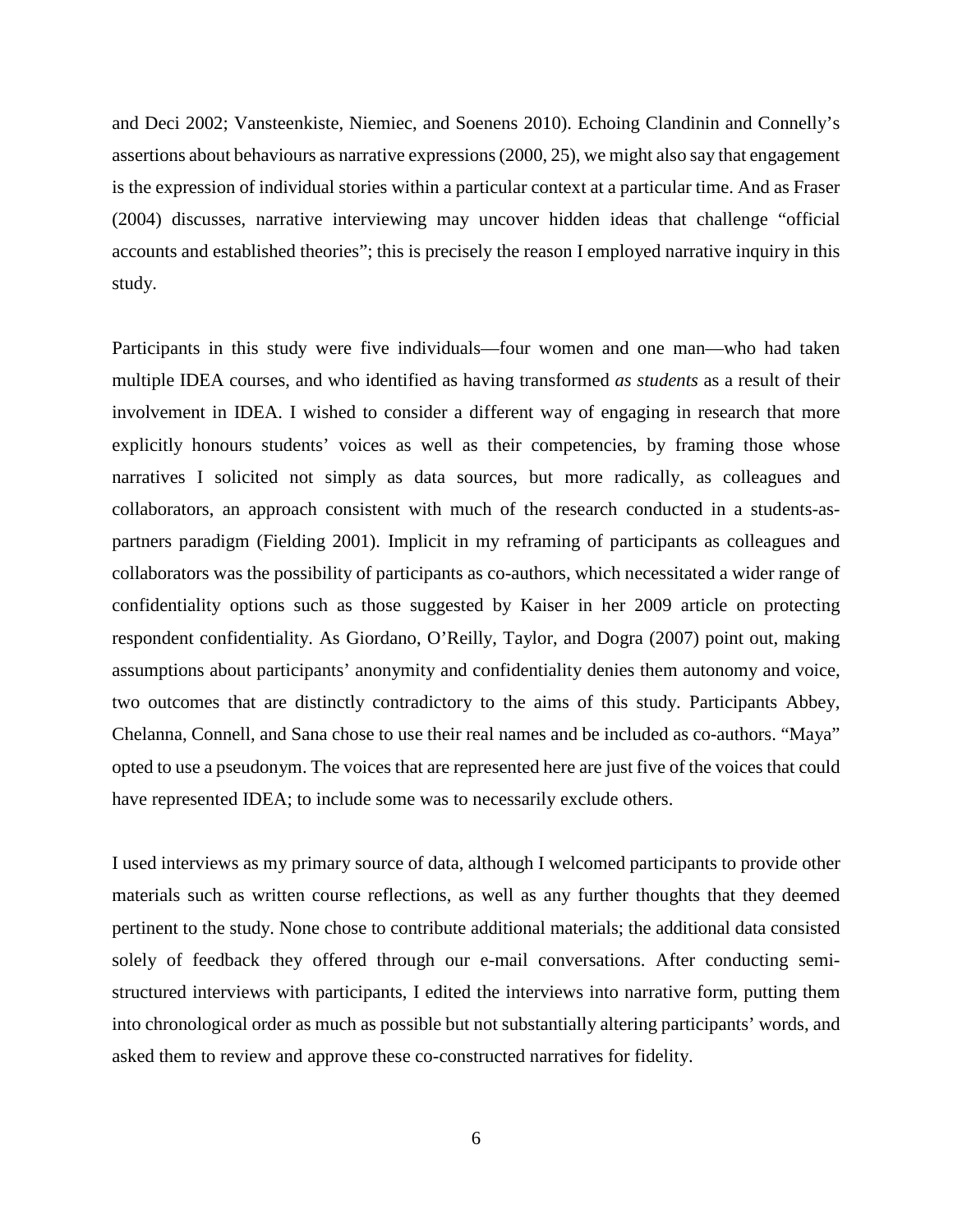Heather Fraser (2004) offers a straightforward guide to her method of narrative analysis, which I used as guidance in conducting my cross-narrative thematic analysis. Engaging with participants as collaborators, I also solicited their feedback and thoughts throughout the process about their peers' narratives (with permission), my draft data analysis, and a complete draft of the manuscript. I asked them to pay particular attention to the portions of their narrative I included, and if necessary correct my interpretations thereof, even if they chose not to review the entire manuscript.

#### **Data Analysis**

Based on my analysis and interpretation, participants' narratives indicated that redefining the role of students was indeed a crucial part of the transformations they underwent in IDEA. They emerged from IDEA as individuals who felt in control of their post-secondary educations, and who increasingly recognised their own authority, particularly when it came to decisions about their own learning and lives. They also built the skills and resources to better cope with contexts that weren't always need supportive.

To be clear, not all IDEA students may have undergone a transformation like the ones participants describe, nor did all IDEA students necessarily view their experiences as positively as the participants in the current study. However, examining the range of IDEA students' experiences was outside of the scope of the study; the focus was on the phenomenon of student role redefinition and how it might function as a form of autonomy support under SDT.

#### **Role Redefinition**

Themes of transformation through role redefinition were present in all of the narratives, but they appeared most strongly in Maya's narrative. Maya specifically described this process of reclaiming her authority over her own education:

For the most part you see this teacher as, like, the head, and you just need to obey them. And I found a lot of teachers have that sort of mentality that they expect that from you as well, but with [IDEA], your life is about you, for the most part, so take control of it. I did, eventually, get to the point where I didn't see teachers necessarily as special, or up there, or they're in charge. No, I'm like, "This is my education. I'm learning from you. I'm paying my tuition, so if I need to talk to you about something, we're gonna talk."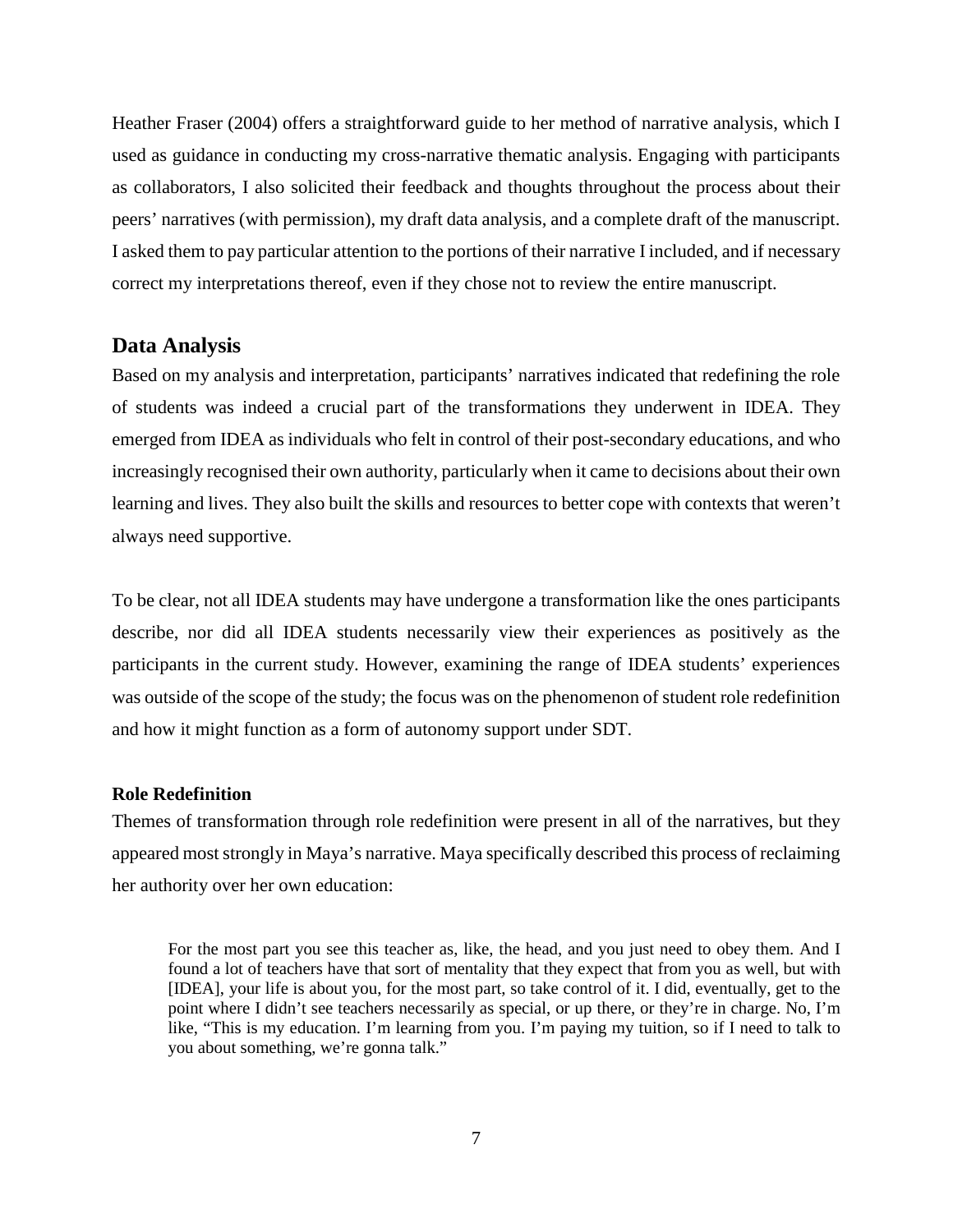As Sana describes, IDEA levelled out the teacher–student hierarchy, with the instructor and students meeting as peers or colleagues:

[The IDEA instructor] did not take on the role of a traditional professor … He was one of us. He sat down with us, and that, in itself, is a huge role-breaking … Even when we took creative writing, we would join the desks together in a square or a circle, but you could always tell where the teacher was sitting … IDEA really challenged that, and broke down that traditional sense of who's who.

Maya also characterised the relationship between instructor and students in IDEA as a partnership, and one in which students were encouraged to take more control and supported in doing so. For Sana, reconceptualising the student–teacher relationship as a partnership rather than as one in which someone else had power over her radically altered whether she was willing to seek help and show vulnerability: crucial moves if one wishes to develop competence.

#### **Role Redefinition as a Transformative Process**

Drawing on Meyer and Land's notion of a *threshold concept*—a "transformed way of understanding" (2003, 1)—Cook-Sather and Luz's (2015) work describes student–faculty partnerships as a threshold concept both students and faculty may initially struggle with and find "troublesome." As Fielding and Rudduck assert, "What students have to say about teaching and learning may be feared as personally challenging or as threatening to the institution" (2002, 3). However, threshold concepts, once transcended, tend to be irreversible (Cook-Sather and Luz 2015); students who fully assume the role of partners experience a shift in their sense of self that reflects an epistemological maturity. They see themselves not only as consumers of knowledge, but also producers of it (Cook-Sather and Luz 2015), a conceptual shift that increases their possibilities for exercising both autonomy and competence.

This description reflects the nature of role redefinition as a process of transformative learning. For Mezirow, transformative learning is a process that involves exploring, trying on, building competence in, and integrating new roles and relationships (cited in Kitchenham 2008). It requires first becoming "critically aware of the cultural and psychological assumptions that have influenced the way we see ourselves and our relationships and the way we pattern our lives" (Mezirow 1978, 101), assumptions he refers to as *meaning perspectives*. He characterises maturity as the process of moving towards meaning perspectives that, among other things, enhance our sense of agency.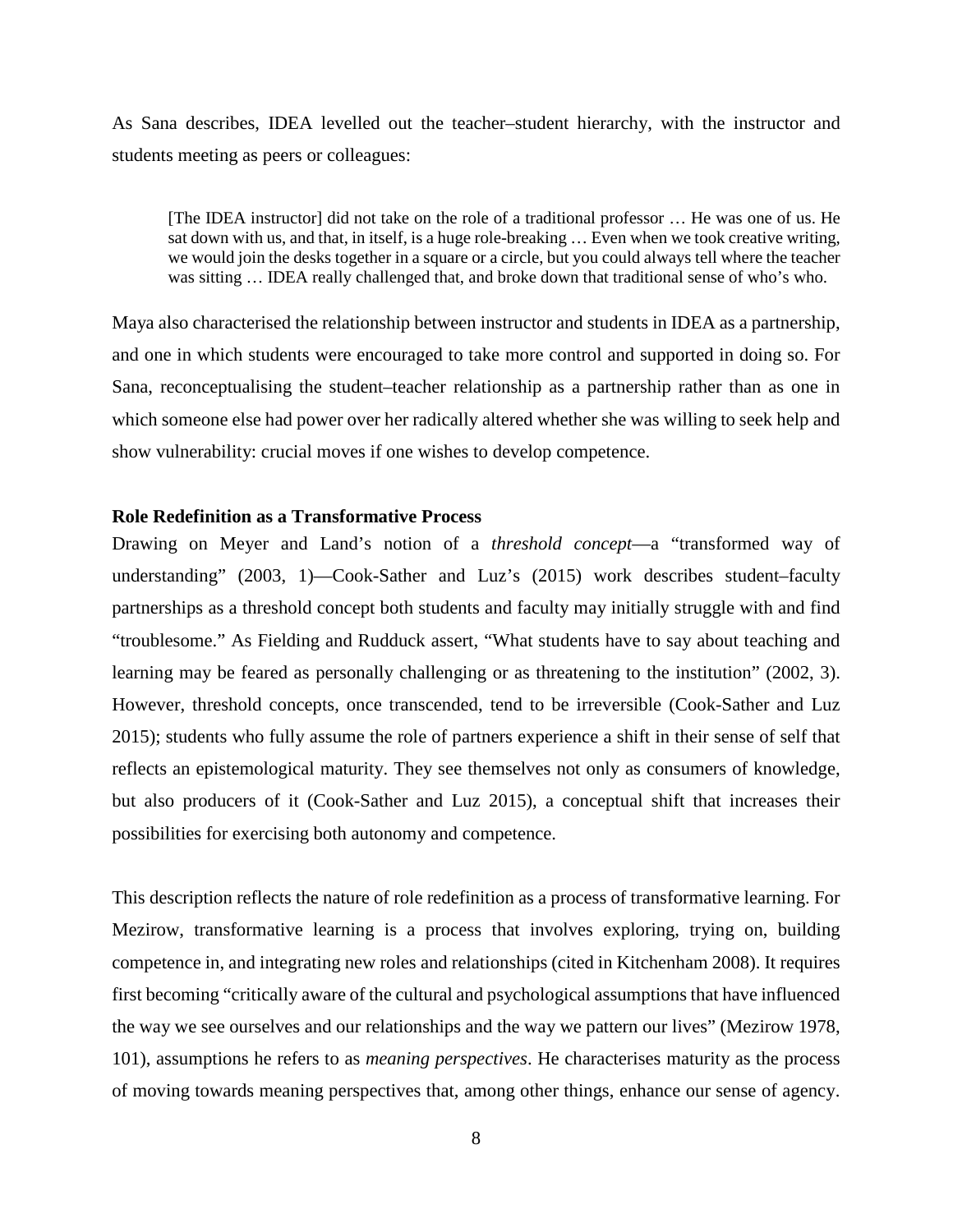Cook-Sather and her colleagues' notions of learning partnerships and Fielding's notion of radical collegiality are two such meaning perspectives. Like Cook-Sather and Luz, Mezirow (1978) recognises the often threatening nature of this process of challenging assumptions, as well as its irreversible nature.

For Maya, who seemed to have had the most controlling history of my participants, the transformation through role redefinition that IDEA asked of her was quite challenging, and most closely resembled the uncomfortable process of wrestling with and transcending a threshold concept. She explained,

At this point, I've had I don't know how many years of schooling, including high school and stuff like that, in this one way. And now [IDEA] is trying to change everything … It was definitely hard, and I felt that I definitely resisted it. I almost felt angry sometimes, because I just wasn't getting it. But if you keep going, and you really open yourself up and allow yourself to do things differently … I feel like you'll do well.

Abbey in particular had a difficult time going back to the way things had been before, a characteristic of transcending a threshold concept. IDEA had been under continual pressure from the administration to conform to its strictures. Although Abbey had initially begged for more structure in IDEA courses, she had become a fundamentally different person by the time she received it, and thus rejected it:

And, like I said, the fact that I feel like the administration, or the bureaucratic pressure, made him structure those courses, I was disappointed, to be honest, in those courses. I was disappointed and it made me sad that he had a full outline. And because I had had those conversations with him at the beginning, now this is three classes after that first one, I think? I got an outline, and I was like, "What the hell is this? What is this? What are you doing? I don't want this." He's like, "Well, you got what you asked for." And it came with assigned books and shit. And I didn't want that.

But how did IDEA produce such a radical transformation in at least some of its students? In the next section I will discuss a variety of ways in which IDEA fostered this process.

### **Supporting Role Redefinition**

Rich provision of forms of autonomy support that have already been identified in the SDT literature constituted necessary but not sufficient conditions for this transformative process of role redefinition; while students had some classroom experiences outside of IDEA that they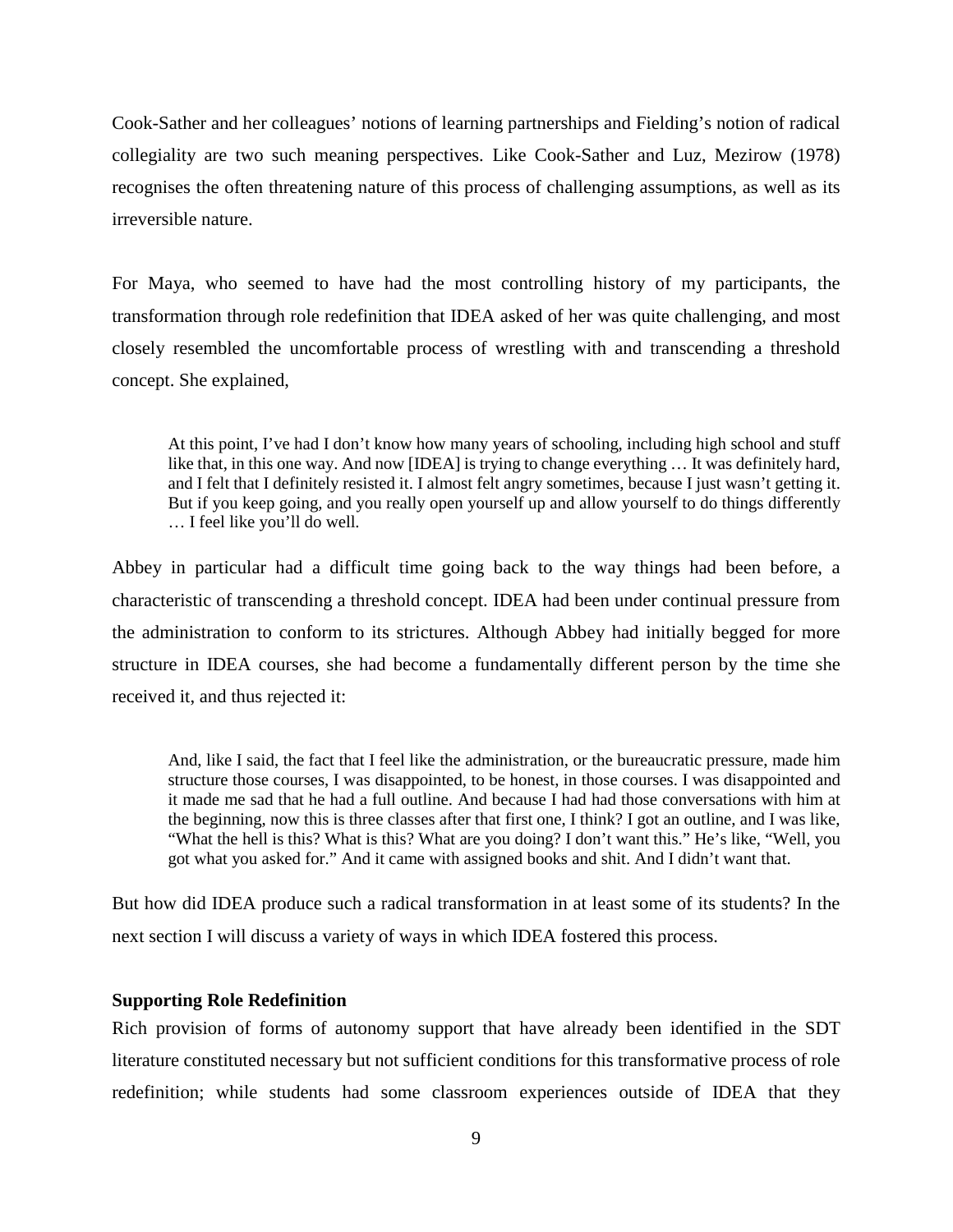characterised as autonomy supportive, these stopped short of fostering the process of role redefinition. I will first discuss their experiences of control and autonomy support, and then the ways in which IDEA specifically fostered role redefinition.

#### *Providing Autonomy Support*

Participants indicated that their post-secondary experiences prior to their engagement with IDEA were often quite controlling, and these controlling experiences failed to satisfy their needs for autonomy, relatedness, and competence, or even actively thwarted satisfaction of these needs. The amount of control varied by discipline; business and the sciences were perceived as more controlling, while creative writing in particular was perceived as generally being more autonomy supportive. Under the conditions of strong external control that constituted much of their university experience, participants did not feel as though they were in charge of their educations and their learning process, they did not feel connected to peers, and they felt limited in their ability to expand their competence in the ways they wished. As such, they felt demoralised, disengaged, "stressed out," and sometimes even physically ill.

The process of role redefinition in IDEA, however, occurred against a backdrop of autonomysupportive teaching practices. Participants were free to choose their own project topics, the products they produced, and the process they went about to produce them. They were encouraged to expand their competence, and given positive messages about their ability to do so. A sense of relatedness with instructors and among peers was cultivated through providing ample time for students to share about things that mattered to them, struggles, and triumphs, as well as encouraging students to collaborate with as many different peers as possible. These in-class collaborations often grew into deeper, longer-term friendships.

Participant Abbey identified this support specifically for satisfying the need for autonomy as having been crucial to this process of role redefinition. With their IDEA instructor claiming almost no ownership of the process and product of students' course projects—not even setting the due dates, downplaying evaluation, and imposing no attendance or reading requirements—students had the space to claim full ownership over their learning.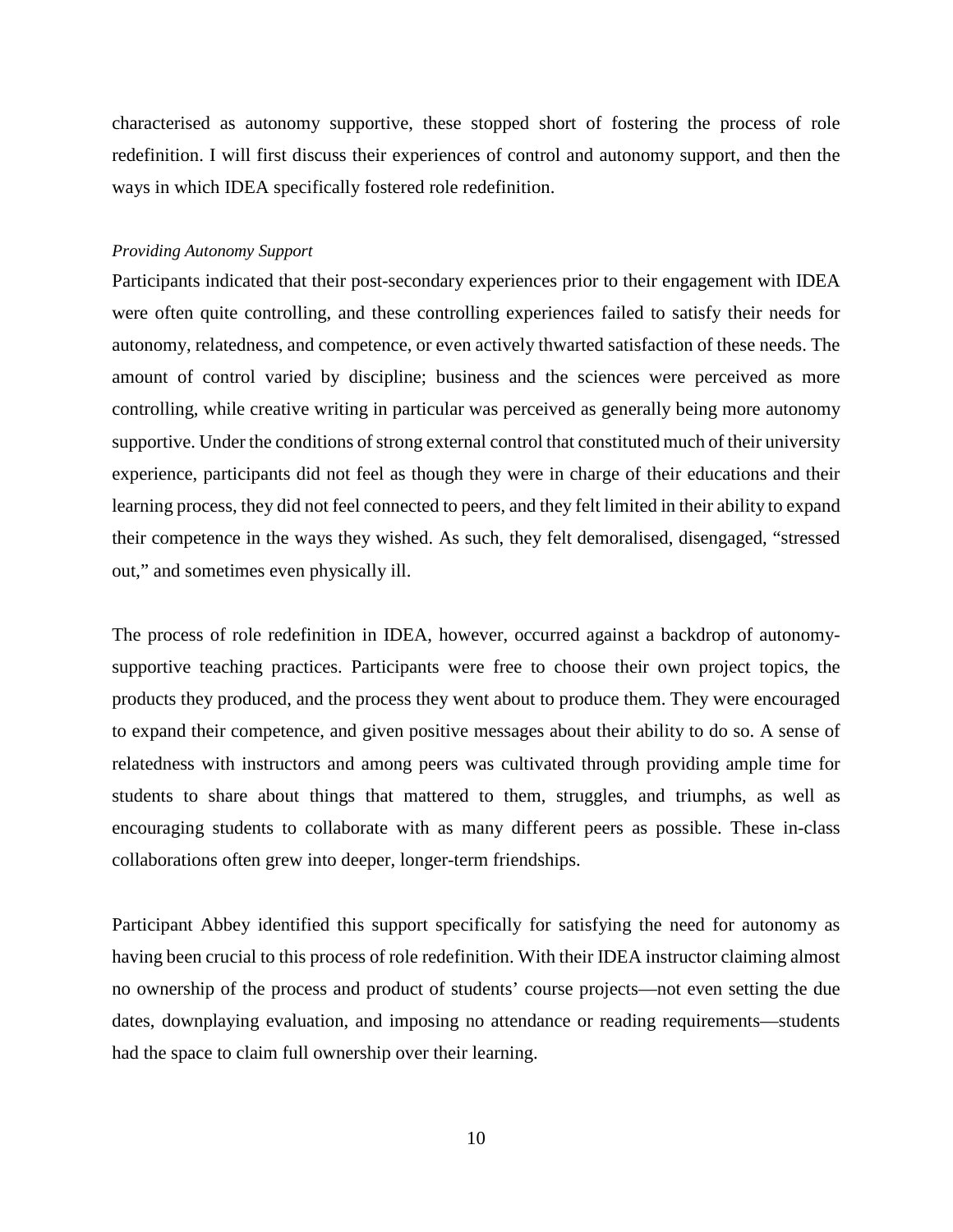### *"You Know, This Is for You"*

Abbey suggested that one way students were able to reclaim their authority was through persistent messages that the locus of causality of students' educational pursuits was not outside of them. It wasn't just that they were given greater autonomy within the context of a course or a course activity, as the SDT literature typically conceptualises autonomy support. It is that they were told the entire enterprise of their learning and education belonged to and should be directed by them that control over it should belong to them, and them alone. In addition to the repeated nudges towards an internal locus of causality that autonomy support has traditionally entailed, IDEA delivered large pushes in the form of explicit messages, as Abbey described.

I think his lack of structure was what did it, and his emphasis on, "You know, this is for you." No one had ever told us that. No one had ever told us, "This is for you to get something out of it." I sure as hell was never told that in those square courses. Ever. Even in my art courses! Even in my art courses I was never told that. Nothing was ever supposed to be for us. It was to please the instructors and get your grades, and to please the system, ultimately. So with him refusing to give us structure and then telling us, "No, this is for you to grow, I don't care what you do with this. It's not affecting me at all." Well, he cared deeply about every single one of us, and our own journeys. And he would always talk about us walking our own labyrinth and all that, but it didn't matter what you did as long as you got something out of it, and what you got graded on was how you interpreted it. That was never given to us before. The freedom is both terrifying and beneficial. So I guess that's what it is, the freedom was different. We didn't get that before.

#### *The Circle*

Every participant, without exception, spoke about the circle in one way or another. In IDEA, whoever arrived at the classroom first was asked to set up the circle of chairs. Whoever didn't need to rush to their next class was asked to put things back the way they were for the subsequent class. At the start of a new semester, those of us who had taken an IDEA course before would typically set up the circle on the first day.

In my experience, and in that of my participants, it wasn't necessarily unusual to have a classroom configuration in which students and instructor were able to see each other. But, as Sana had described, the circle in IDEA was used by the instructor in such a way that it minimised the trappings of authority. Maya pinpointed this importance of the physical environment in conveying expectations of equality among instructors and students in the classroom: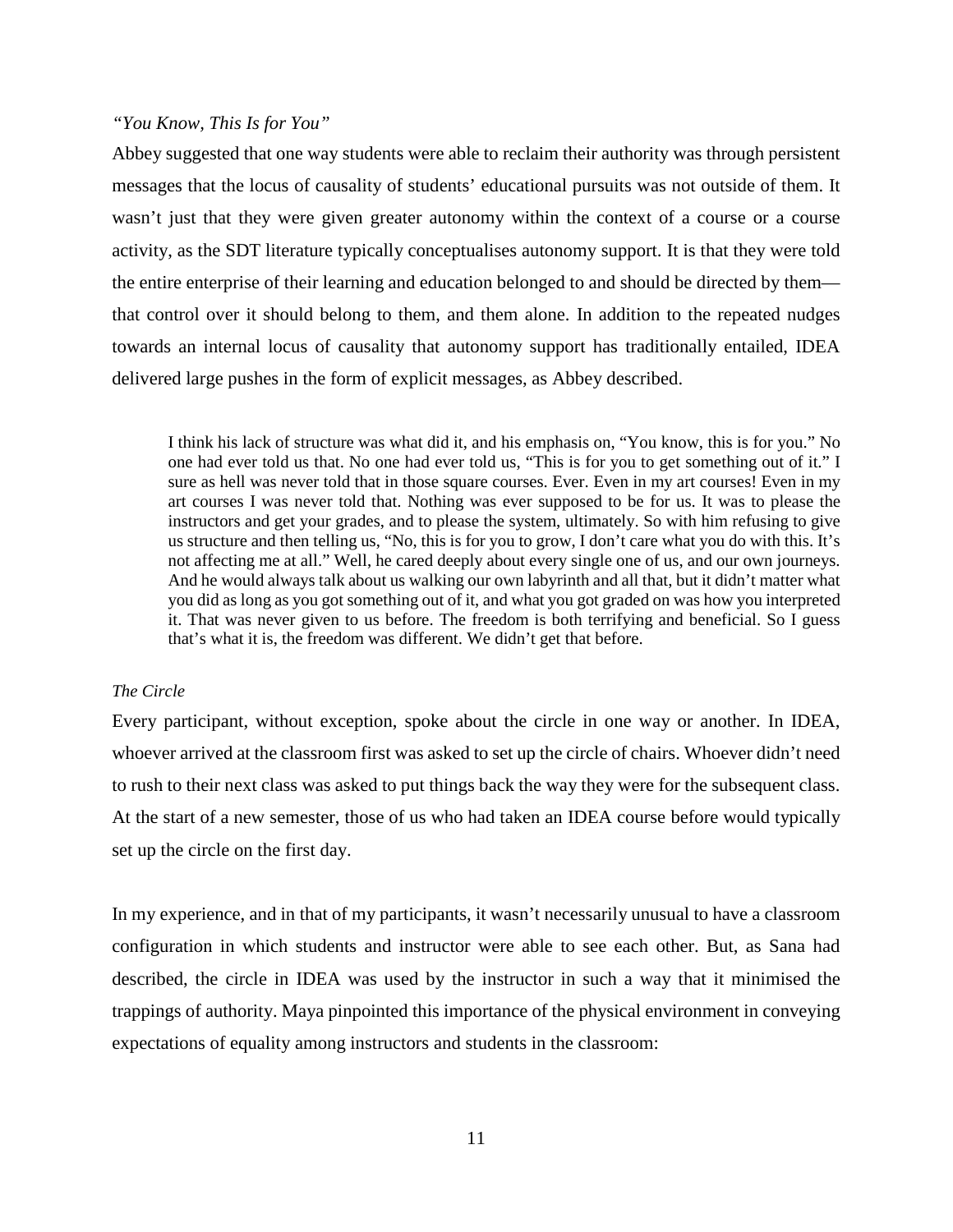It's a very odd dynamic in the classes, because with IDEA, we move all the chairs out, and there's a circle, so there's that feeling of equality, whereas, with [a traditional] teacher, the setup is very structured, and they're at the front, and it almost feels like you're supposed to fall in line, that you're supposed to sit there with your hands like this and just absorb everything.

#### *The Labyrinth, the Sword, and the Spool of Thread*

Though only Abbey explicitly spoke about the labyrinth, it was a metaphor often employed in IDEA, particularly in the mythological narratives course. In Greek mythology, the Cretan labyrinth was a maze constructed by Daedalus to house the Minotaur, a monster with a human body and a bull's head (Bulfinch 1856). The Athenians were obligated to pay human tribute to Minos, the king of Crete; these youths were then sent to the labyrinth to be eaten by the Minotaur. The hero Theseus offered himself up for sacrifice to the Minotaur in the hopes of slaying the beast, and sailed off to Crete. When he arrived, the king's daughter, Ariadne, fell in love with him and gave him a sword with which to slay the beast, and a ball of thread to mark the way out. With Ariadne's help, Theseus proved victorious.

In IDEA, the labyrinth was used as a metaphor for facing great trials, and also a metaphor of becoming lost, disoriented, confused, and struggling, and eventually finding one's way out. The labyrinth provided students a framework in which to understand and persist through their lived experiences of transformative learning. Maya described the panic of being dropped into the labyrinth of university and not knowing how to find her way out:

We have so much more power than we realize. And IDEA helps you to realize you have that power. That is where, I think, a lot of the confidence comes from. We have that, and sure, in regular academics, they expect the same thing, but they don't do anything to empower you so that you feel like you can do this. Whereas IDEA does that. And so you're like, "Yeah, ok, I got this." And so maybe they're expecting the same things, but one of them is giving you the tools: the ability to reflect on yourself and to analyze things. Whereas the other one is just, "Go do it." And you're out on your own, and you're like, "Crap! What do I do?"

When faced with the task of navigating the Cretan labyrinth, most of the Athenian youths sent to be fed to the Minotaur were on their own. But Theseus received aid in the form of the sword and the spool of thread. Ariadne wished him to successfully escape. She could not slay the beast for him, nor lead him out of the labyrinth, but she gave him the tools with which to do it himself. Maya talked about this: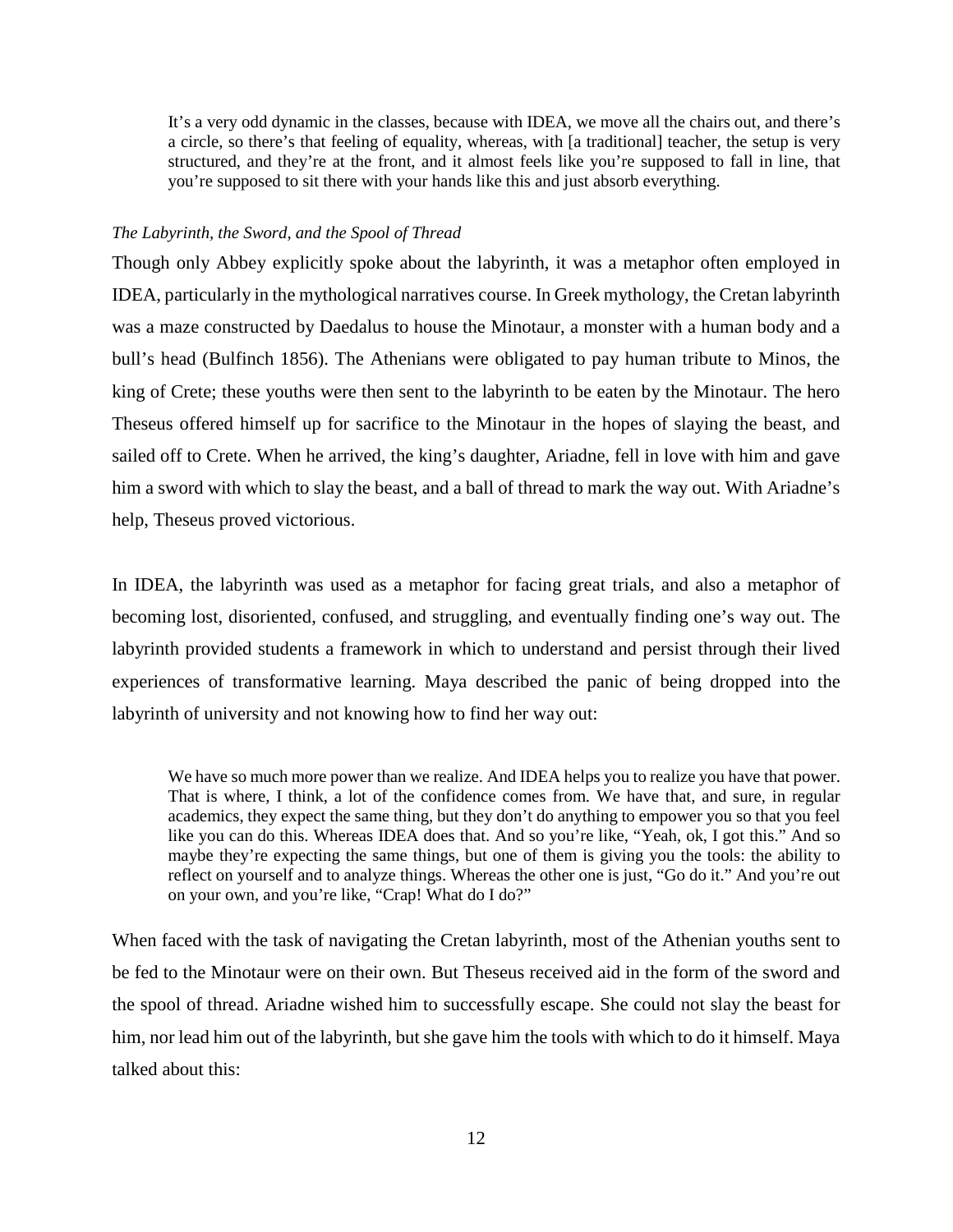A lot of academics tells you that you need to be accountable for yourself, but it doesn't give you the tools. It doesn't tell you how. The [IDEA] instructor helps you with that. He helps you all along the way. And when you're struggling, he's there, or somebody else is there. There's a lot more tools being provided. You should be figuring things out on your own, but you're not being set up for failure, I feel. You're being set up to succeed. It's not sink or swim. It's like, we're gonna make sure everybody's floating.

Along with giving students a framework through which to view their struggles and adequate support to overcome them, IDEA offered students a grace that permitted them to make mistakes and fail without suffering overwhelming consequences. Connell referred to this grace as "slack":

If I had been in three random other courses, I don't think I would have made it. The openness—I talk about openness, right, but it's almost like this slack, in a way. It's not just slack, but it's … because I was falling in that semester. It had the cushion. Whereas other courses are hard in their structure, it had the cushion to contain me, to contain my fall, so that I could get back up on my feet rather than breaking my legs and crawling away.

Chelanna echoed this in her reflection upon the other narratives, adding that the "journey [was] just as (if not more) important than arriving at any predetermined waypoint." Maya described this slack in detail, and contrasted it with the rigidity she experienced in her other courses:

With IDEA, things build. You can get better and better. You can do super poorly for the first 34 of the term, but then switch things around at the end and prove, "I've made a difference." And [the instructor's] like, "Yeah, you did. Good job." Basically, everything you should have done all term, you fit into this last quarter of the course, but you've addressed it, you explained it … It doesn't matter if you bombed a couple of exams early on. There's teachers where I found people were failing just because they formatted things incorrectly. It wasn't the content; it was just because they improperly formatted things, and they're losing letter grades. And by the end, they got it, but tough. Everything at the beginning, you've already lost all that. It doesn't matter that you know it by the end of the course, because that was already done and taken care of. So it's that nothing can go at your speed. You have to go at the teacher's speed. It's not very accommodating or adjustable or flexible in any way. It's all very rigid.

#### **Outcomes of Role Redefinition**

#### *Agentic Engagement*

Under SDT's dialectical framework, it is understood that students indirectly contribute, through their engagement and disengagement, to classroom instruction; teachers tend to respond to engagement by becoming more autonomy supportive, and to disengagement by becoming more controlling (Reeve and Tseng 2011). Reeve and Tseng's proposal of the addition of agentic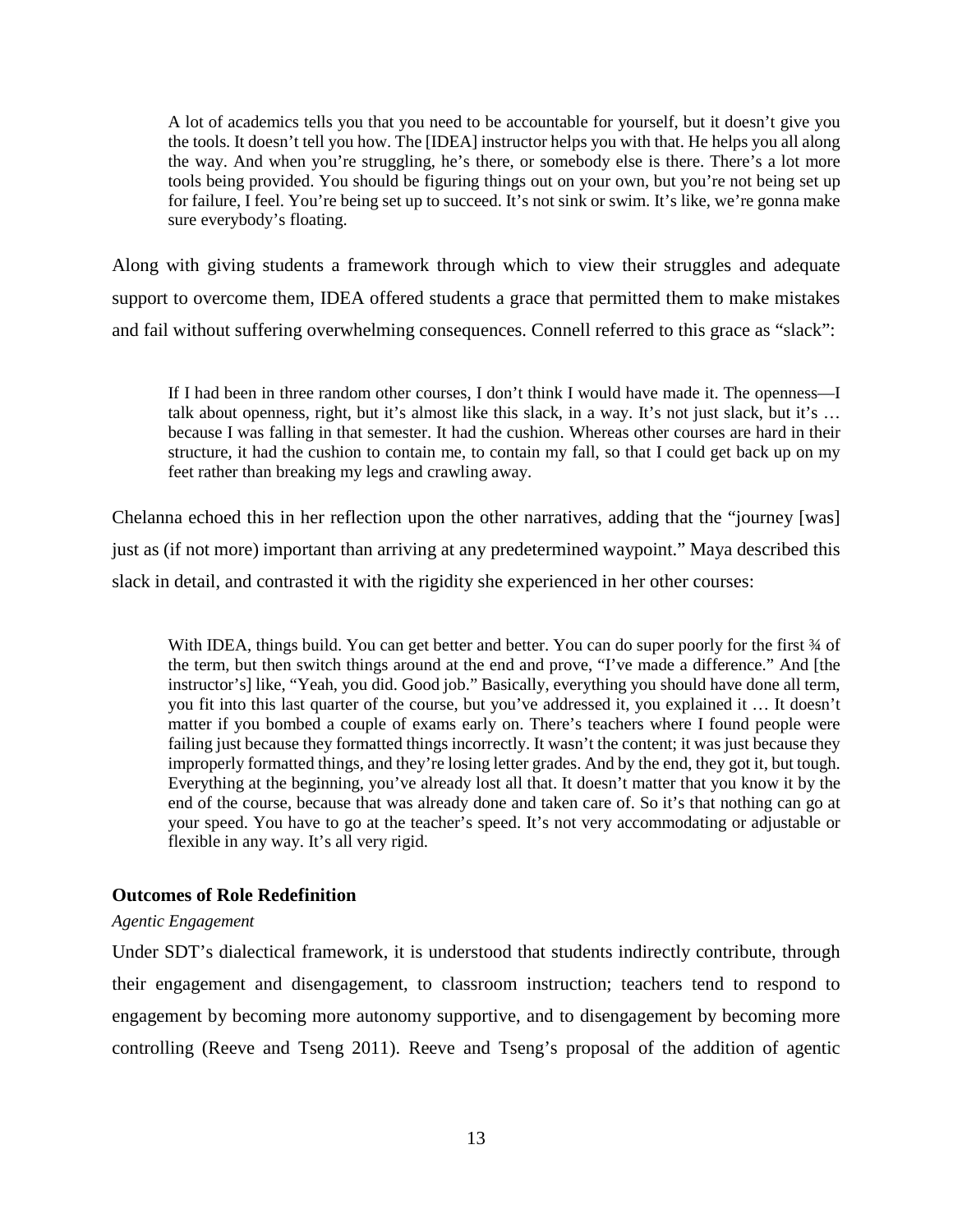engagement is an important contribution to SDT's dialectical framework in that it describes the direct, rather than merely inferential, ways students can contribute.

According to Reeve and Tseng (2011, 258), students engage agentically when they

offer input, express a preference, offer a suggestion or contribution, ask a question, communicate what they are thinking and needing, recommend a goal or objective to be pursued, communicate their level of interest, solicit resources or learning opportunities, seek ways to add personal relevance to the lesson, ask for a say in how problems are to be solved, seek clarification, generate options, communicate likes and dislikes, or request assistance such as modeling, tutoring, feedback, background knowledge, or a concrete example of an abstract concept.

As a result of role redefinition, participants did increase their attempts to engage agentically with their other instructors, in and out of the classroom, but they did so strategically and not globally. Even after her IDEA experiences, Sana only engaged agentically when she perceived her instructors as already being somewhat autonomy supportive. She often felt as if she was limited in the amount of change she could effect by herself. Faced with an instructor who didn't respond to her attempts to agentically engage, Maya strategically shut down in class, while continuing to explore her interests on her own. Agentic engagement is intertwined with effectance; students will agentically engage in the ways in which the context enables them to feel competent enough to do so.

Instructors' responses to students' agentic engagement are also intertwined with their effectance as instructors. Sana relayed a story of her peers attempting to agentically engage with an instructor who responded frankly that he didn't know how to do things any other way. Thus, agentic engagement from students is only effective when paired with instructors who have the skills and the desire to be autonomy supportive. Reeve (2009) discusses the institutional, contextual, and individual factors that lead instructors to favour controlling styles over autonomy-supportive ones and a variety of ways to address these.

Maya and Abbey in particular spoke about the ways that their involvement in IDEA, and their feelings of empowerment, increased their attempts at agentic engagement. Maya learned the skills through IDEA to approach instructors and to create meaningful choices for herself: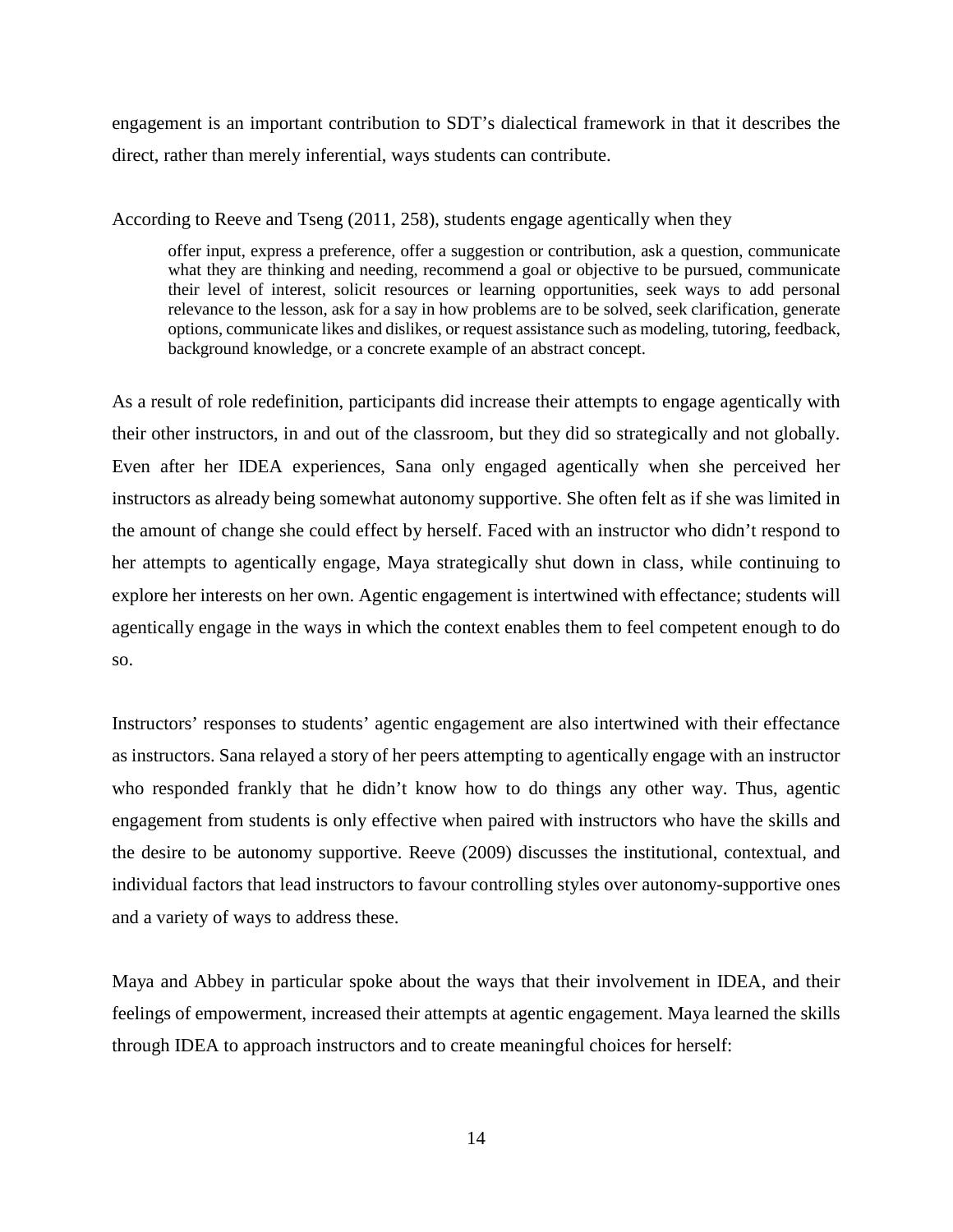In classes that I took after IDEA, I'd go through books, and I'd find a topic that was super interesting to me, and I'd be like, "Oh, I'm going to read more articles on this. This is what I'm gonna write my paper on." Even if the teacher was like, "These are the topics," well, then, I'd go speak to them and be like, "Hey, I'm super interested in this. I would really like to write something on this." And they'd be like, "Oh, sure." Because, you know what, teachers actually like to see students engaged, believe it or not.

She framed agentic engagement overall as a set of skills that she had learned through IDEA, and the resultant outcomes as deep learning, in contrast with her classmates' superficial learning.

Having only been proposed in 2011, agentic engagement is a relatively new construct. It is, however, an essential one if we wish to consider the critical and liberatory possibilities of SDT. To my knowledge, however, the self-determination and agentic engagement literatures have consistently treated students' bids for greater autonomy, agency, and self-determination as unproblematic and generally well-received in educational contexts, although the reality is that these are often viewed as threatening by instructors and institutions. The use of qualitative methods in the current study uncovered some of the nuances of participants' agentic engagement: specifically, that their willingness to engage agentically with their instructors interacted not only with their autonomy orientations, but also with their perceptions of the situation, their sense of responsibility to others, and their own histories. Instructors' reactions to students' agentic engagement also varied, intertwined as these were with their own sense of effectance at providing autonomy support. As such, a qualitative exploration of the ways in which students agentically engage with their contexts, how these contexts respond, and how self-determined students accommodate to these varying responses, seems requisite to understanding the process and practice of liberation. Additionally, what sorts of interventions might cultivate the capacity for agentic engagement remains an open question (see Reeve 2015), although the current study suggests that role redefinition is one promising path.

#### *Defiance*

As I previously noted, IDEA students' bids for greater autonomy were sometimes welcomed by their other instructors, and other times declined. In these latter instances, students disengaged or found other ways of engaging that did not require their instructors' cooperation. However, students' bids were sometimes perceived as being outright defiant, particularly when they came up against instructor behaviour they perceived as not only controlling, but outright miseducative.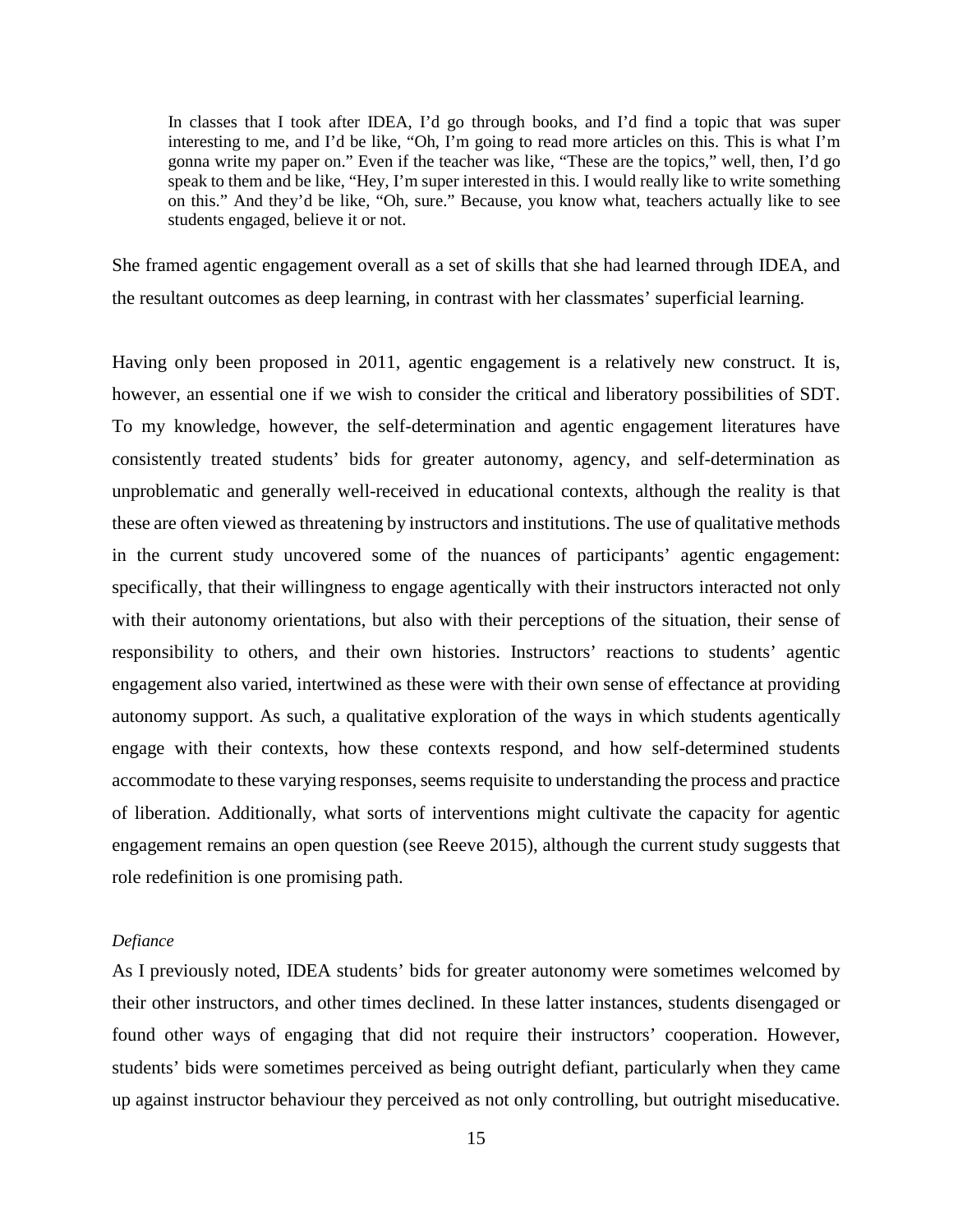As Maya described, it was not uncommon for IDEA students to take a strong stand in their other courses. More importantly, the stands they took were often motivated not just by self-interest, but out of concern for their peers' success and well-being. She was able to draw parallels between standing up for herself in class, and the broader role of defiance in society. Cultivating such dispositions in our students is essential to preserving the societal gains we have already made and creating even more liberating possibilities.

#### *Taking Risks, Expressing Voice*

Defiance wasn't the only form of risk-taking students engaged in. Connell described one of his own projects as "practice in following through with a strange idea, and in terms of invention and creativity and research, anything that's new, that is our most valuable skill, is following through on that strange idea." He also detailed the emotional bravery of the projects his classmates had created:

[T]here was … a woman who had been kicked out of her dance program when she was 18, and it was very traumatic, and she had not danced since then, for 6 years, or 8 years, something like that. And she danced for us. She prepared this dance routine, and on the last day of class, she danced for us, ballet. There was another woman who—oh, it was gorgeous. She probably put in a hundred, two hundred hours. She made this Bonsai tree out of wire, gold wire, wrapped at the base around a rock, its roots, and then twisting up, and it had little gnarls in the trunk, and it branched out, and there were 60 or 70 leaves she dyed with tea, and they were cut out from a piece of paper where she'd written all these times she was ashamed of in her life, around one central theme. And she cut them out and made them leaves, and wrapped them into this tree, this beautiful golden tree, and you could read little snippets.

Many IDEA students, including Chelanna and Connell, had also taken substantial emotional and intellectual risk in leaving the comfort of their lives in Canada to attend the Amazon Field School in Colombia.

But one particular form risk-taking took was in students' expression of voice. Sana discussed how a student with speech difficulties who might have silenced herself in other courses felt free to express herself in IDEA. Chelanna spoke of "more reserved individuals finding their voice through IDEA." Abbey spoke about the centrality of student voice in IDEA. She acknowledged that those in charge didn't always want to hear student's voices—as we've seen with students' attempts at agentic engagement—but that IDEA gave students permission to express them, whether or not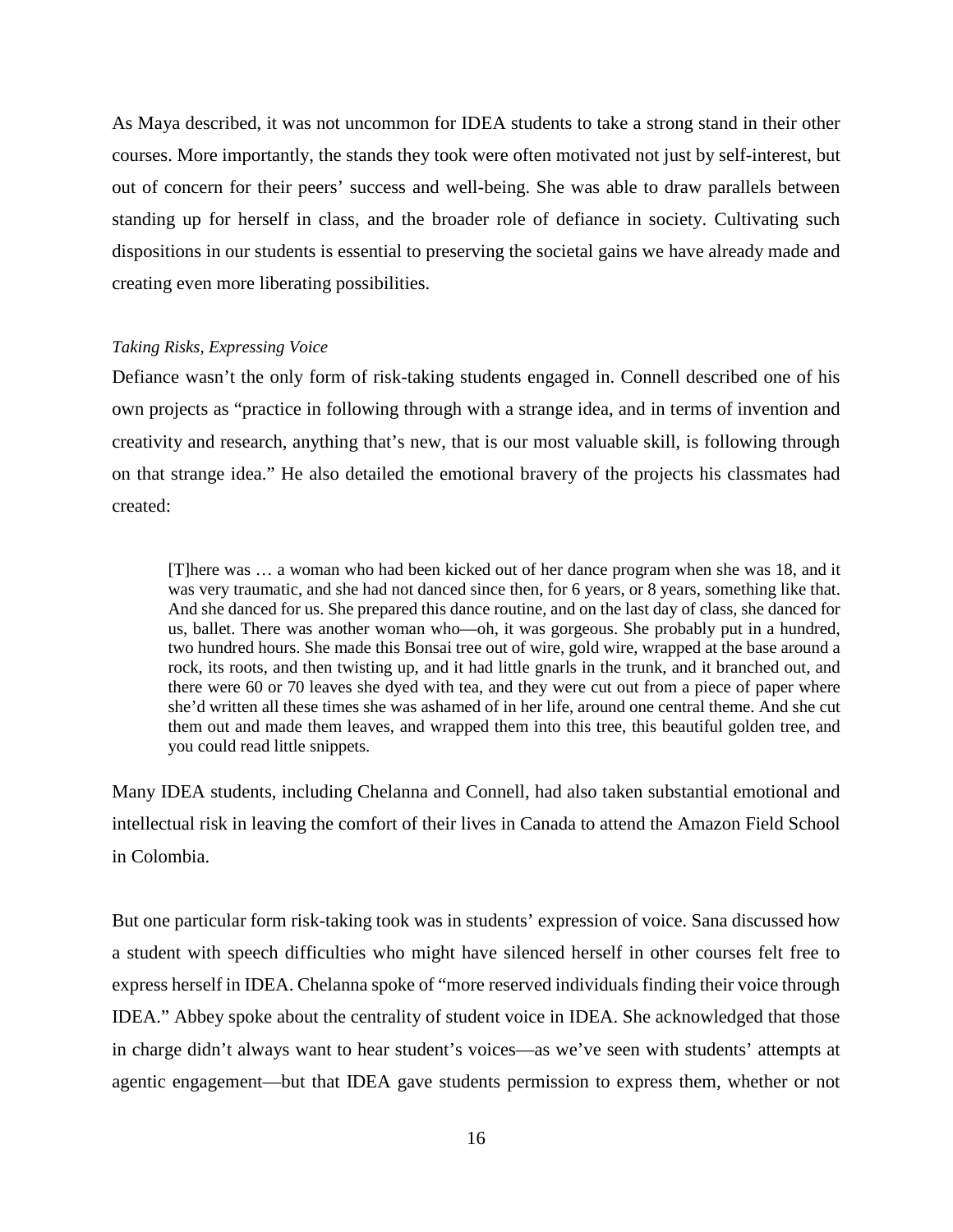they were heard. Just as Maya spoke about the locus of causality regarding her education moving from external to internal, Abbey spoke about the locus of causality for their own voices moving from external to internal. They speak not to please or to be listened to, but because something inside of them impels them to do so. Abbey explained,

I think a lot of them had a pretty profound change. Like I said, those ones that were maybe sheltered and never told that they were allowed to express themselves, maybe they come from a family where it's not OK to express yourself. Maybe they come from a background where it's not OK to express yourself, and maybe your voice isn't supposed to be heard. You're supposed to listen. Maybe they're just introverts, and they didn't really know what they were getting into with these classes. I'm not really sure. But I think a lot of them had a lot of growth … Oh, someone wants to hear what I have to say, and it doesn't even matter if someone wants to hear it, it's what I want to hear from myself. I have the right to say it.

#### *Criticality and Liberation*

Returning to the issue of SDT's potential for criticality and liberation that Ryan and Niemiec (2009) engaged with, the students I spoke to did become engaged in this work in a variety of ways due to their experiences in IDEA. Maya, for whom "questioning" came up multiple times, spoke of how IDEA taught her not only to engage critically with her discipline, but to engage critically with the systems and institutions in which she was embedded:

But I also think that, in general, [IDEA] is teaching free thinking, creative thinking, employing critical thinking in a different sense. Because university always wants you to think critically, but they want you to think critically about a certain topic. They don't necessarily want you to think critically about how the course is set up, or how the school is run.

Sana felt similarly, and saw how she could, through her teaching, become an agent of liberation, and prompt her students to also become agents of liberation. She reflected,

For me, IDEA changed the way education was looked at, and I took what I learned from there into my other courses. So rather than look at my writing from a traditional point of view, I was looking at it from a different point of view. Hopefully, when I start teaching, I start to implement that in my own way of teaching, and it goes on and on until there is a change. Because change doesn't happen overnight. It's gonna take a while. I think it helped—at least we're thinking about it, thinking about the difference, and we have something to compare it to. That's what IDEA did. It showed us: there's this, and then there's this, which you really had never seen before. So that's definitely something it did, challenge traditional education. So hopefully when I start teaching, I'm definitely gonna take from IDEA and implement that in how I teach. And hopefully my students take from that and keep going forward with it.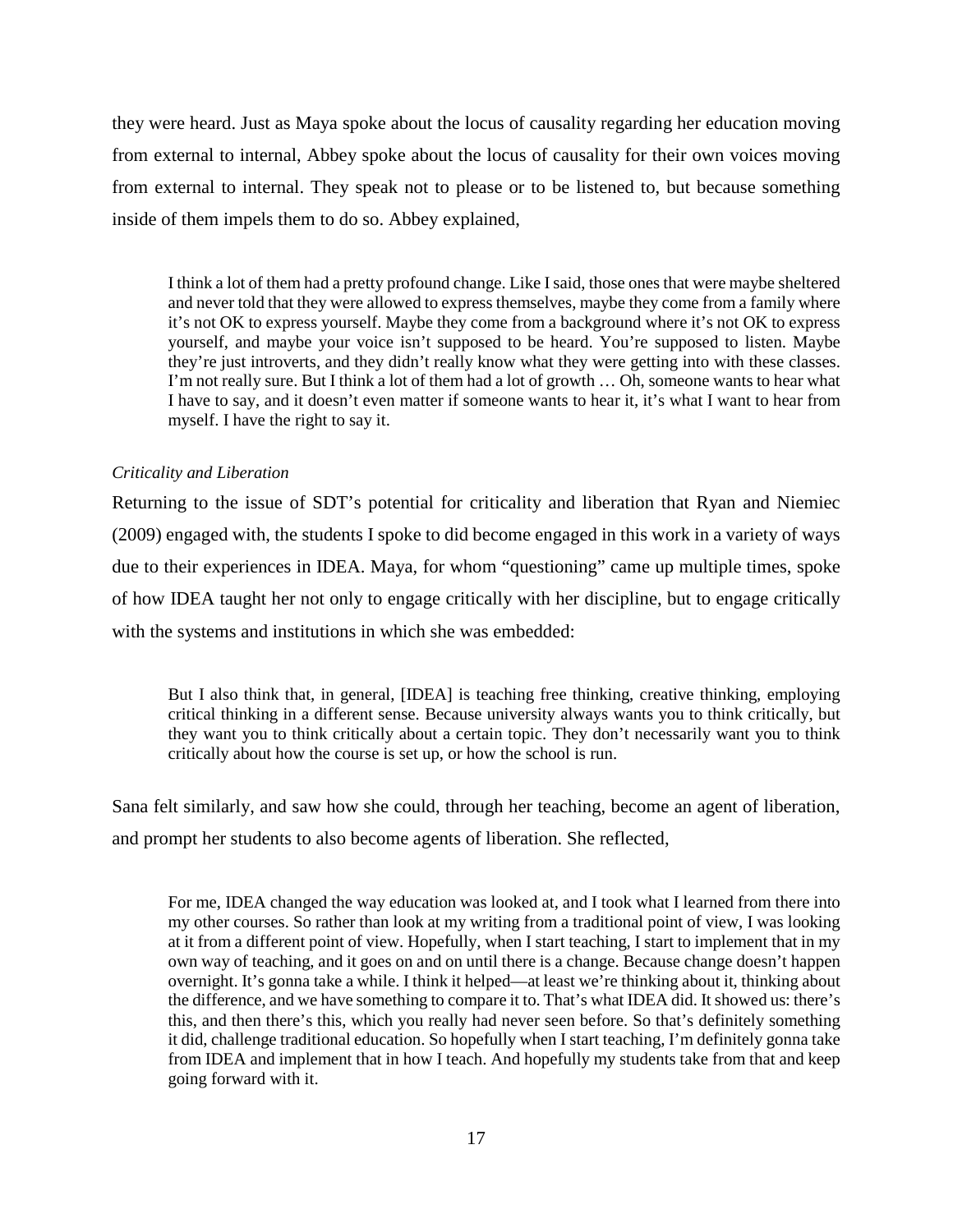Maya saw her classmates engaging with the community as agents of liberation, and had hope that, once enough people learned how to stand up against oppressive systems, together they would become an unstoppable force for liberation. She observed,

I feel like a lot of us have been branded. One of my friends who would go to the dean, probably me, because I've gone to the dean a couple times as well. That's what happens with people who stand up for themselves. But I mean, it's not gonna change until more people start doing it. Because it's like, if everybody starts: "Hey, that's not right, that's wrong. We're all gonna stop this," they can't do anything. Too bad if they don't like us. If there's this many of us, they can't do anything. I think it's important. A lot of IDEA people, too, I see them going to protests and stuff like that. Whereas a lot of other younger people, they're really not engaged at all with what's going on. They don't know. They don't vote. They're just so disengaged from society, but IDEA tells you to be part of your community.

This is the realisation of the critical and liberating possibilities that Ryan and Niemiec (2009) envisioned for SDT. Liberation ultimately lies not in the hands of benevolent instructors, but in the hands of students who recognise their own power to change the systems they are embedded in.

## **Conclusion**

In this study, I have shown how redefining the roles of students to that of learning partners or radical colleagues follows through on Ryan and Niemiec's (2009) assertion that an empirical theory such as SDT can be critical and liberating. Participants who underwent this process of role redefinition did in fact change how they engaged with their educations in a number of ways that followed through on that promise. They took more intellectual risks. They became more critical not only within their disciplines, but also more critical of the systems and institutions they were embedded in. In situations of injustice, they spoke up where previously they would have remained silent. They spoke up not because others always wanted to hear what they had to say, but because they themselves felt impelled to speak. Participants came to see themselves as agents of their own and others' liberation. They were realistic but hopeful; they recognised that there were not yet enough people like them to produce change on a mass scale, but that they had a responsibility to stand up and do what they could and to pass the baton to others through how they led and taught. I will now discuss the implications of the current study for students, instructors and student support staff, institutions, and researchers.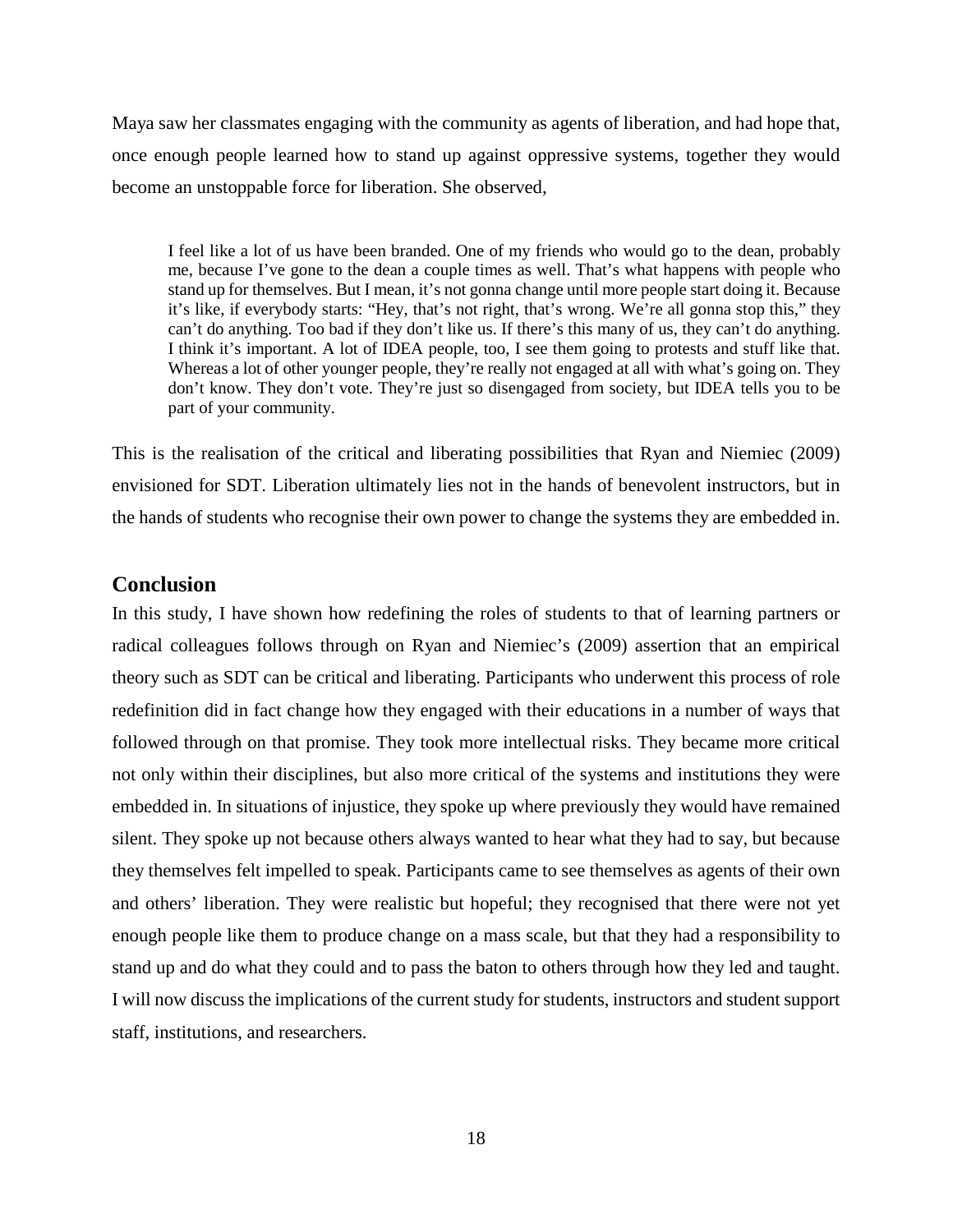For students, this study holds a hopeful message: that they can have greater impact on their educational environments and beyond than they perhaps currently recognise or exercise, and that seeking out autonomy-supportive contexts, as well as opportunities that encourage them to reenvision their roles as students, is crucial to building their capacity to have a meaningful impact. This study also suggests a different set of criteria than students are perhaps accustomed to employing in order to choose where to study, which courses to take, and which instructors to take them with if they wish to maximise their growth and well-being.

This study has broad implications for how educators and student support staff engage with students if we wish to follow through on the possibility of transformative change in education. One of the practices that was essential to reducing the teacher–student power differential and elevating students to the position of partner or colleague was the circle: the way the physical environment of the classroom was set up and used. The explicit message "this is for you," backed by autonomysupportive practices, had a profound effect on students by moving the locus of causality for their educations from external to internal, and was one of the primary ways in which IDEA courses fostered this process of role redefinition. Providing students a framework for understanding the process and struggle of transformative learning—in this case with the metaphor of the labyrinth helped them persist through their difficulties, as did providing ample support and "slack"—the grace and cushion to struggle and to make mistakes and to still be successful. Maya expressed this ethos best when she said, "[i]t's not sink or swim. It's like, we're gonna make sure everybody's floating."

It is important for us as educators to recognise that the transformative nature of role redefinition is not simply something that students struggle with. As educators, we may struggle with the idea of negotiating power and sharing it with our students, until the day that we don't, and we cannot imagine going back to the way things were before. Sharing our own difficulties with the process and how we overcome them—as we have no doubt been through similar transformations before offers us the opportunity to model vulnerability and leave our students a thread they can follow through their own difficulties.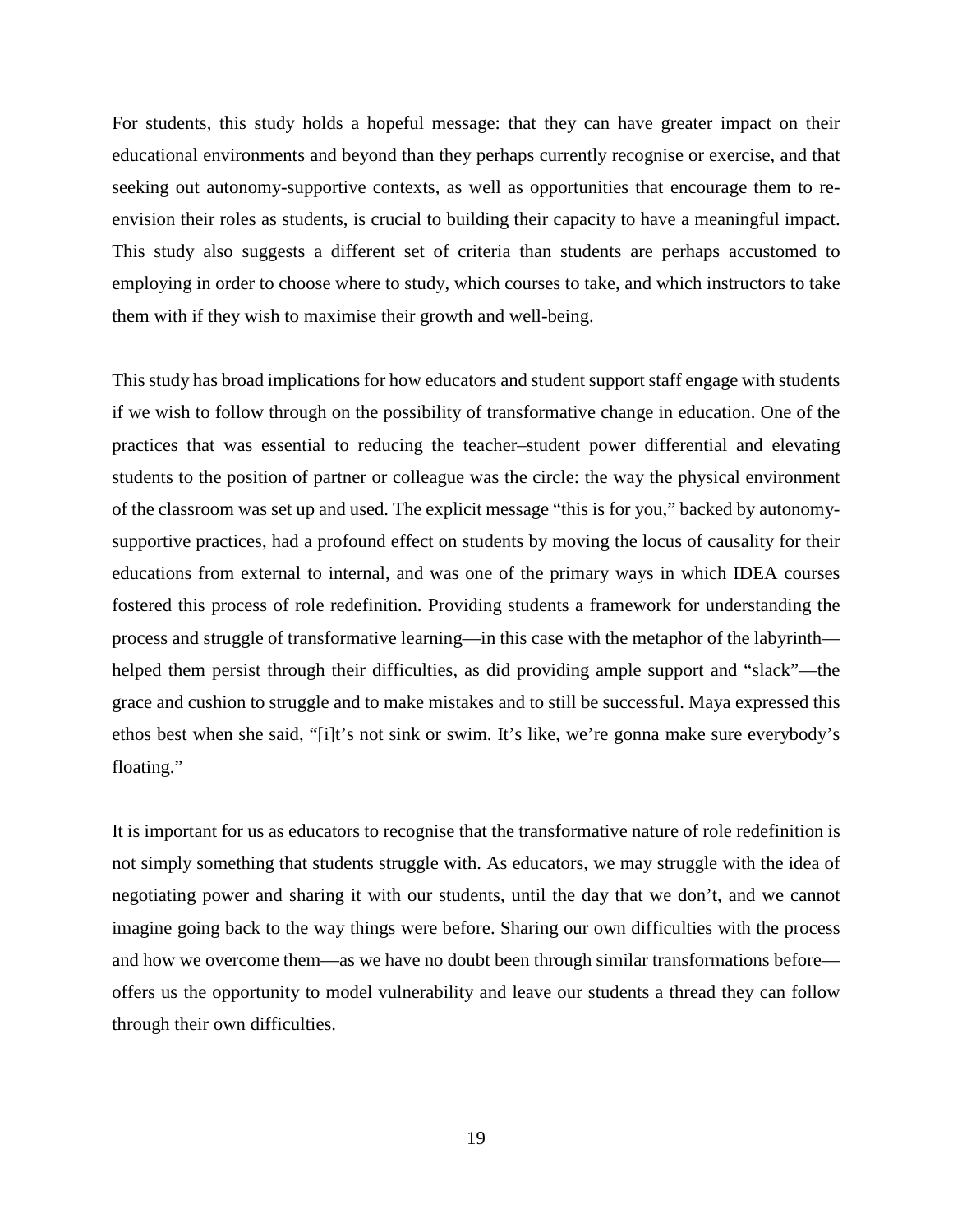Institutionally, this study, as well as the story of IDEA itself, offers some caveats. Due to its nontraditional nature, IDEA had long been a set of courses under threat; this was not a secret among IDEA students. Abbey has already discussed the bureaucratic pressure she felt IDEA was under to add more traditional structure (I use this word in the common sense, not the theoretical one) to the IDEA curriculum. After graduating, I (the first author) had been part of the IDEA Steering Committee, which aspired to the creation of a certificate, a minor, and/or a programme, and which was abruptly dissolved in May of 2014 when it became clear that the university was not interested in IDEA's further development, in spite of its popularity. I worked that summer as a research assistant with Kwantlen's INSTL (Institute for Innovation in the Scholarship of Teaching and Learning), researching and creating new learning outcomes and rubrics to be piloted in the Amazon Field School and hopefully to be used throughout IDEA. However, the curriculum committee never approved the new learning outcomes. At the end of 2015, Ross Laird, my key informant and the instructor who had founded IDEA, announced that he would no longer be teaching IDEA courses, although they would still be offered by the institution. The sense among IDEA students was that IDEA would change irrevocably under new leadership and become something less-than, if it even survived at all. Autonomy support is both a bottom-up and top-down proposition: while students can influence what happens in their classrooms and institutions through agentic engagement, institutions can also be more or less autonomy supportive towards educators, and this impacts the level of autonomy support educators can and do provide to students (Reeve 2009). Just as instructor responses to student agentic engagement are intertwined with their effectance, so also is institutional responsiveness bound up with effectance in the form of institutional policies, structures, and processes. And just as students' bids for autonomy support are sometimes treated as problematic by their instructors, so educators' bids for autonomy support are sometimes treated as problematic by institutions.

This study also has broad implications for how researchers who engage with SDT as a theoretical framework might follow through on its critical and liberatory possibilities. What I have attempted in the current study is what Fielding and Rudduck refer to as a "rupturing of the ordinary" (2002, 5). A great deal of research has forged connections between SDT and other empirically based theories and constructs. But there is a rich landscape of literature that could provide philosophical gestalts that inform how we think about SDT from a critical perspective. To build the argument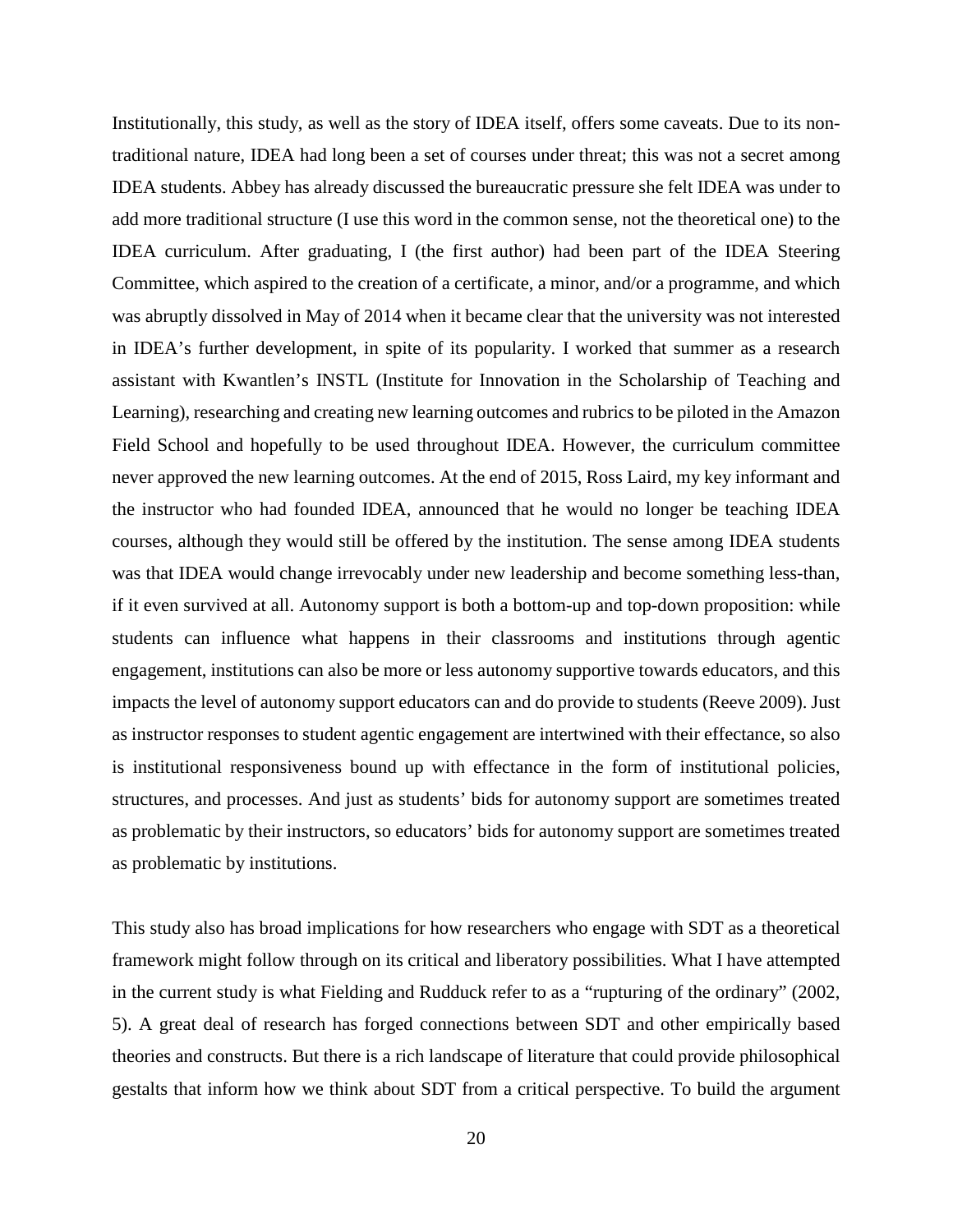that forms the basis of the current study, I consulted Cook-Sather's work on students as learning partners, Fielding's work on radical collegiality, and Levin's work on democratic education. There are many others to choose from. And as Fielding and Moss state, "education today needs fewer large-scale quantitative studies comparing performance on pre-determined outcomes, and more critical case studies of possibility, opportunities to enrich our imagination and vocabulary" (2011, 16). When we undertake SDT research in traditional settings, it serves to perpetuate cultural and economic reproduction instead of challenging it; schools are part of a web of institutions whose latent function is to preserve structural inequalities, which is often achieved through sorting students and teaching them different values and dispositions (Apple 2004). If we wish to follow through on being critical and liberating, we must look to "edge cases." If we wish to know how SDT can support critical engagement and liberation, the best people to ask are those embedded in learning communities that have been actively engaged in that work for centuries.

And finally, in a very real sense, what I undertook in this study was an act of agentic engagement: a plea for space in SDT for qualitative-interpretive approaches, and not just empirical-analytic ones, and a plea for others to claim that space with me. Through modelling my own navigation between these two approaches, I hope to provoke a change in the way we do SDT research: a radical collegiality between researchers in both traditions, one that acknowledges the contribution in kind of each range of approaches and the unique qualities of the researchers in each.

### **References**

Apple, M. W. 2004. *Ideology and Curriculum*. 3rd ed. New York: Routledge.

- Bandura, A. 2006. "Toward a Psychology of Human Agency." *Perspectives on Psychological Science* 1 (2): 164–80. [https://doi.org/10.1111/j.1745-6916.2006.00011.x.](https://doi.org/10.1111/j.1745-6916.2006.00011.x)
- Bulfinch, T. 1856. *The Age of Fable: Or, Stories of Gods and Heroes*. Boston, MA: Chase, Nichols and Hill. Accessed July 3, 2018. [https://archive.org/details/ageoffableorstor00bulf.](https://archive.org/details/ageoffableorstor00bulf)
- Burr, V. 2015. *Social Constructionism*. 3rd ed. New York: Routledge. [https://doi.org/10.1016/B978-0-08-](https://doi.org/10.1016/B978-0-08-097086-8.24049-X) [097086-8.24049-X.](https://doi.org/10.1016/B978-0-08-097086-8.24049-X)
- Clandinin, D. J., and F. M. Connelly. 2000. *Narrative Inquiry: Experience and Story in Qualitative Research*. San Francisco, CA: Jossey-Bass.

Cook-Sather, A. 2006. "Sound, Presence, and Power: 'Student Voice' in Educational Research and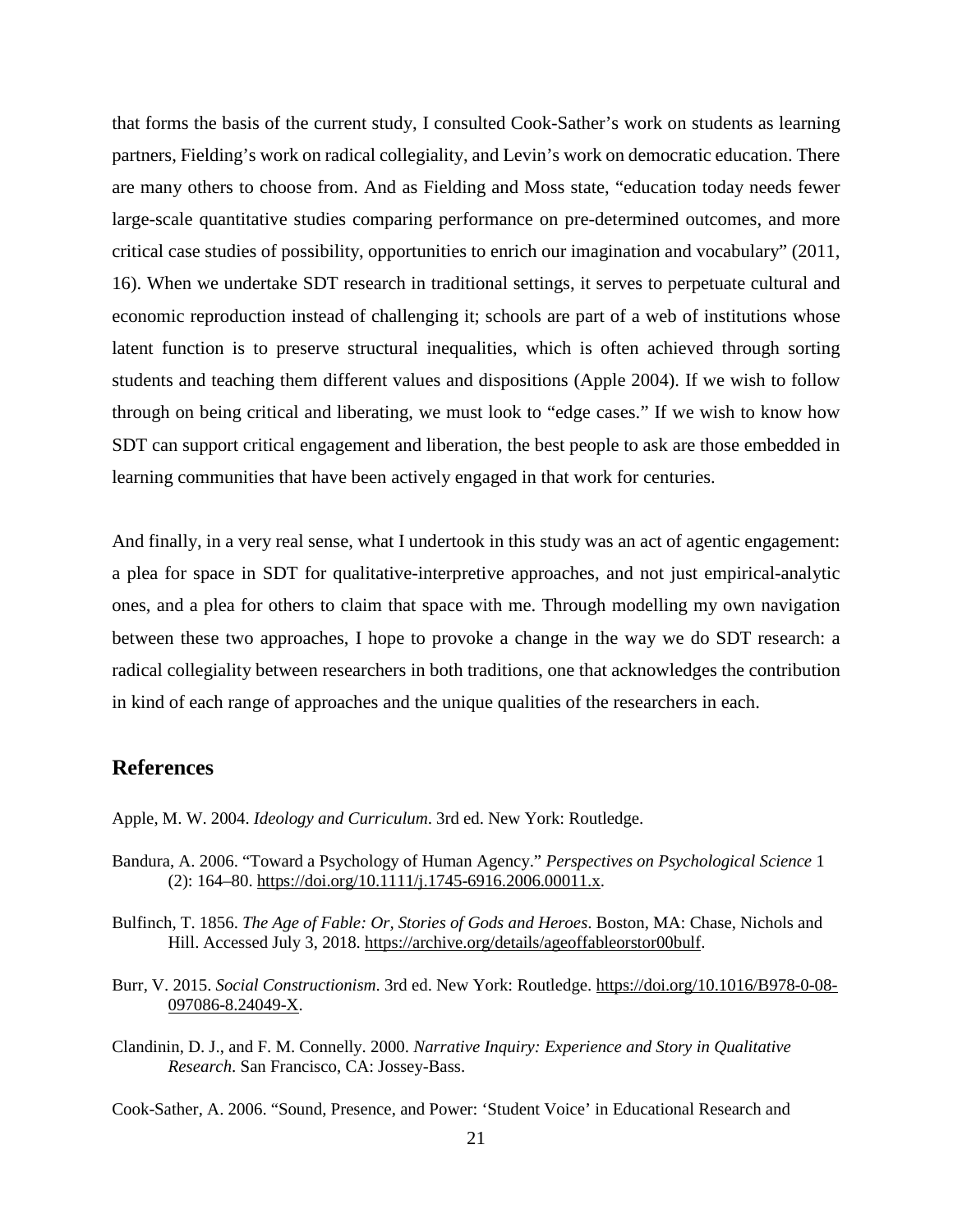Reform." *Curriculum Inquiry* 36 (4): 359–90. [https://doi.org/10.1111/j.1467-873X.2006.00363.x.](https://doi.org/10.1111/j.1467-873X.2006.00363.x)

- Cook-Sather, A., and A. Luz. 2015. "Greater Engagement in and Responsibility for Learning: What Happens When Students Cross the Threshold of Student–Faculty Partnership." *Higher Education Research and Development* 34 (6): 1097–109. [https://doi.org/10.1080/07294360.2014.911263.](https://doi.org/10.1080/07294360.2014.911263)
- Deci, E. L., and R. M. Ryan. 1985. *Intrinsic Motivation and Self-determination in Human Behavior*. New York: Springer. [https://doi.org/10.1007/978-1-4899-2271-7.](https://doi.org/10.1007/978-1-4899-2271-7)
- Deci, E. L., and R. M. Ryan. 2000. "The 'What' and 'Why' of Goal Pursuits: Human Needs and the Self-Determination of Behavior." *Psychological Inquiry: An International Journal for the Advancement of Psychological Theory* 11 (4): 227– 68. [https://doi.org/10.1207/S15327965PLI1104\\_01.](https://doi.org/10.1207/S15327965PLI1104_01)
- Fielding, M. 1999. "Radical Collegiality: Affirming Teaching as an Inclusive Professional Practice." *Australian Educational Researcher* 26 (2): 1–34. [https://doi.org/10.1007/BF03219692.](https://doi.org/10.1007/BF03219692)
- Fielding, M. 2001. "Students as Radical Agents of Change." *Journal of Educational Change* 2 (2): 123– 41. [https://doi.org/10.1023/A:1017949213447.](https://doi.org/10.1023/A:1017949213447)
- Fielding, M., and P. Moss. 2011. *Radical Education and the Common School: A Democratic Alternative*. New York: Routledge.
- Fielding, M., and J. Rudduck. 2002. "The Transformative Potential of Student Voice: Confronting the Power Issues." Paper presented at the Annual Conference of the British Educational Research Association, Exeter, UK, September 12–14. [http://www.leeds.ac.uk/educol/documents/00002544.htm.](http://www.leeds.ac.uk/educol/documents/00002544.htm)
- Fraser, H. 2004. "Doing Narrative Research: Analysing Personal Stories Line by Line." *Qualitative Social Work* 3 (2): 179–201. [https://doi.org/10.1177/1473325004043383.](https://doi.org/10.1177/1473325004043383)
- Freire, P. 1972. *Pedagogy of the Oppressed*. New York: Herder and Herder.
- Giordano, J., M. O'Reilly, H. Taylor, and N. Dogra. 2007. "Confidentiality and Autonomy: The Challenge(s) of Offering Research Participants a Choice of Disclosing Their Identity." *Qualitative Health Research* 17 (2): 264–75. [https://doi.org/10.1177/1049732306297884.](https://doi.org/10.1177/1049732306297884)
- Giroux, H. A. 2011. *On Critical Pedagogy*. New York: Bloomsbury Academic.
- Kaiser, K. 2009. "Protecting Respondent Confidentiality in Qualitative Research." *Qualitative Health Research* 19 (11): 1632–41. [https://doi.org/10.1177/1049732309350879.](https://doi.org/10.1177/1049732309350879)
- Kitchenham, A. 2008. "The Evolution of John Mezirow's Transformative Learning Theory." *Journal of Transformative Education* 6 (2): 104–23. [https://doi.org/10.1177/1541344608322678.](https://doi.org/10.1177/1541344608322678)
- Merriam, S. B. 2002. *Qualitative Research in Practice: Examples for Discussion and Analysis*. San Francisco, CA: Jossey-Bass.